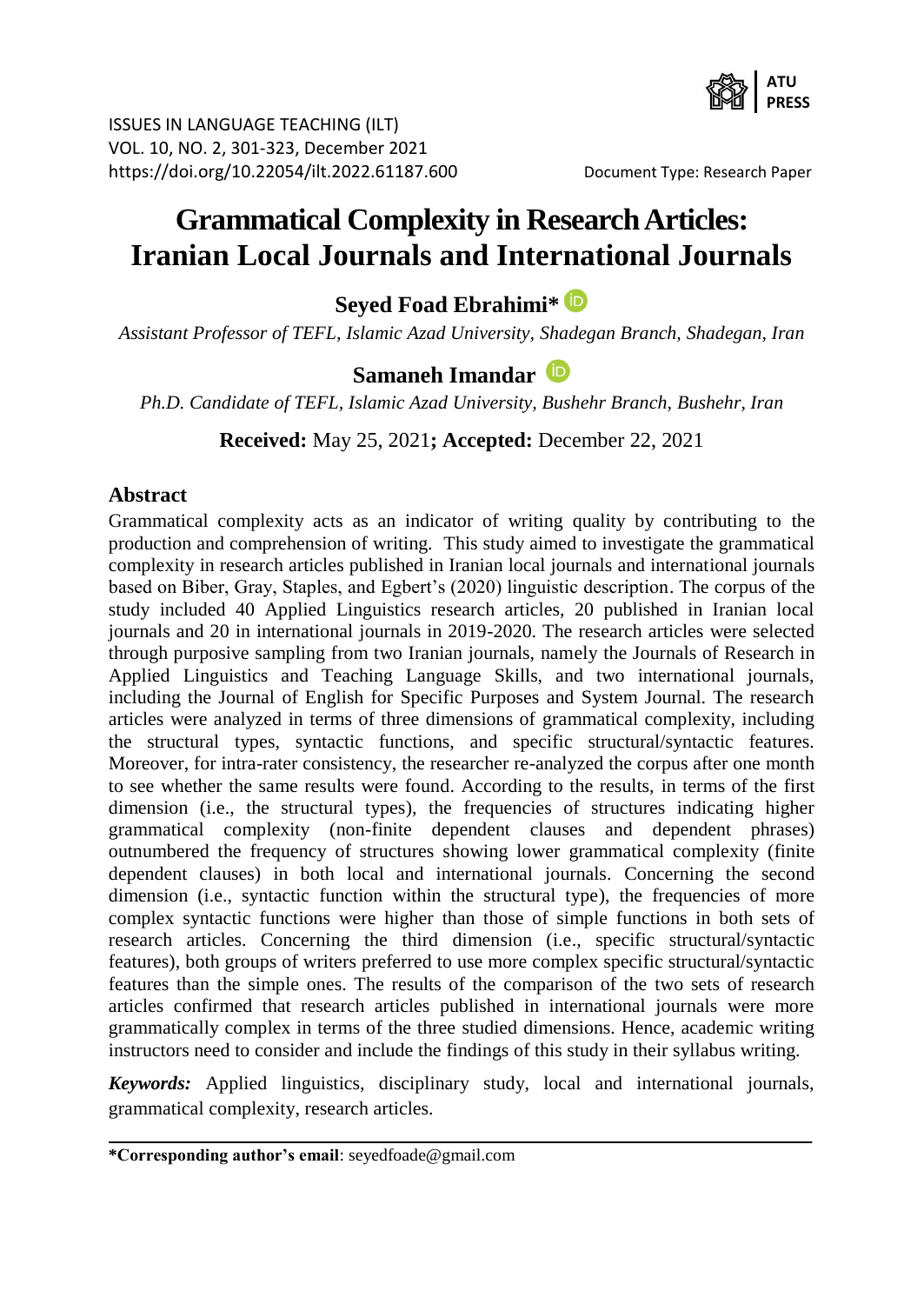#### **INTRODUCTION**

Academic writing genres have received considerable attention from researchers in the last decades because academic writing genres such as research articles are necessary for success in the academic context. Thus, learning to write research articles is considered a challenging task since it requires ample time to think about the topic and involves analysis and classification of knowledge (Ofte, 2014; Rassouli & Abbasvandi, 2013).

In general, academic writing consists of different dimensions, including fluency, accuracy, and complexity, directly affected by different factors such as vocabulary and grammatical knowledge (Snow, 2002). Writers may find writing too complex to cope with due to their low levels of vocabulary and grammatical knowledge. As Ma and Lin (2015) argue, the significance of vocabulary and grammatical knowledge in writing has been admitted over the years. Different scholars have put forth the same argument, among whom Abbasian and Yekani (2014), Hu and Nation (2000), Jalilifar and Shirali (2014), Mohammadi and Bayat Afshar (2016), Nation (2001), Schmitt (2000), Sidek and Rahim (2015), Stahl (2003), and Steinlen (2017) can be mentioned. In fact, in arguing for the significance of these types of writers' knowledge in writing, it suffices to say that writing quality is measured based on the levels of fluency, accuracy, and complexity. Literature is replete with studies (e.g., Aperocho, 2016; Brown, 1987; Crossley, Allen, & McNamara, 2011; Douglas & Miller, 2016; Eslami, 2014; Izadpanah & Shajeri, 2016) touching this issue.

However, the common trend taken in most of the studies is reliance on omnibus measures, merging the analysis of multiple structural and syntactic distinctions into a single quantitative variable. As instances of such measures, one can refer to the average t-units length and the average number of clauses per t-unit (Biber, Gray, Staples, & Egbert, 2020).

According to the argument by Biber et al. (2020), such measures are frequently used in research on writing due to their high predictive power and value. The importance of such measures stems from merging multiple structural and syntactic features into a single measure. Thus, such measures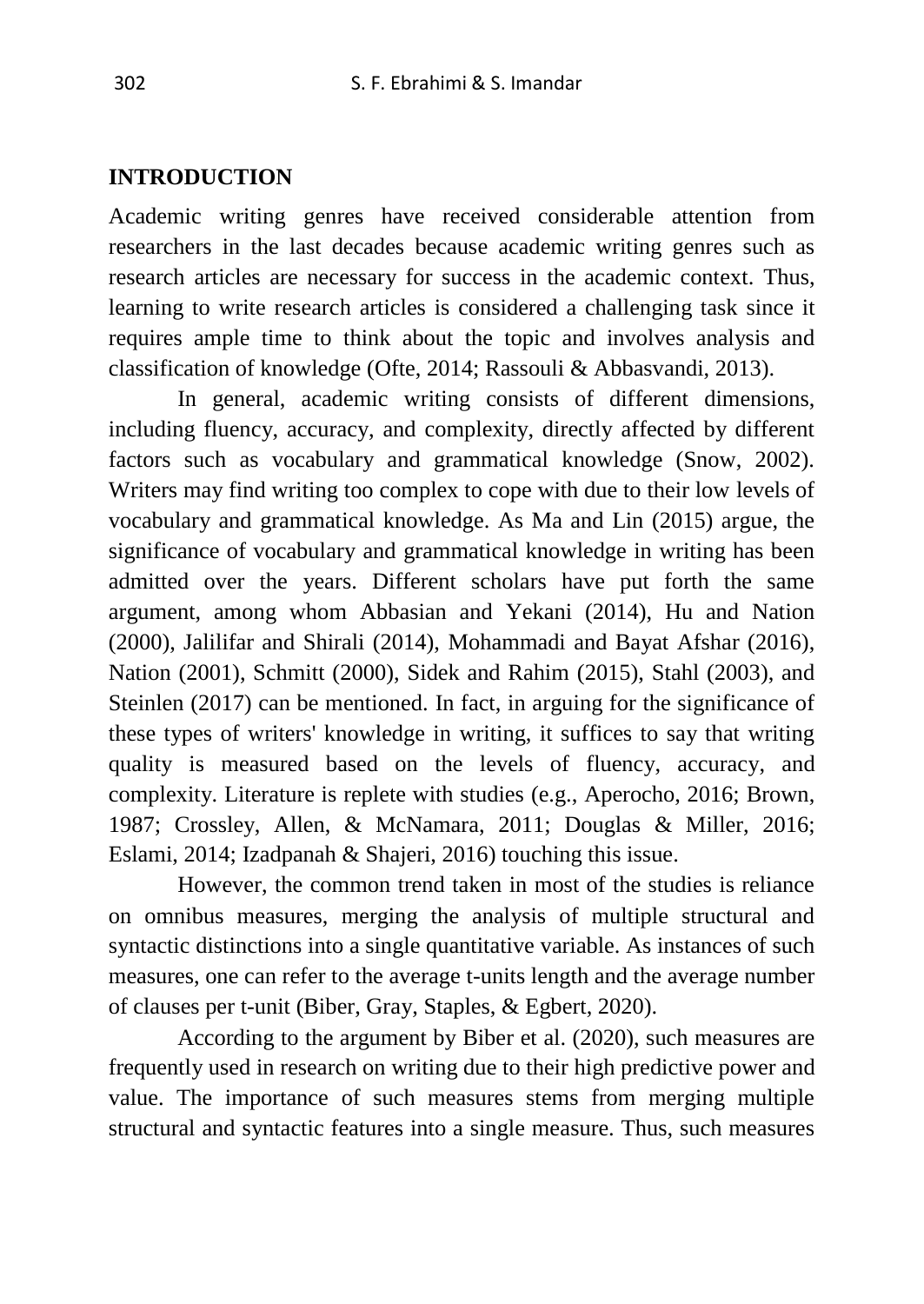help to understand writing development, totally different from measures that aim to predict proficiency levels (Biber et al., 2020).

In a view of this, Biber et al. (2020) put forth the argument that uncovering the properties of student writing at different developmental stages requires a comprehensive linguistic (grammatical/syntactic) description, which works based on the linguistic system of complex characteristics such as the classification of the complexity features, their syntactic functions, and their variation patterns across registers to recognize variation as the core aspect of any linguistic system.

Having the significance of grammatical complexity in writing on board, this study aims to investigate grammatical complexity based on Biber et al.'s (2020) linguistic description in research articles published in Iranian local journals and international journals.

#### **LITERATURE REVIEW**

Grammatical complexity is frequently regarded as a linguistic subdomain or subsystem related to the concept of linguistic complexity (Szmrecsanyi & Kortmann, 2012) and has applications in the analysis of linguistic performance, proficiency, and development in the first and second language acquisition research. It is often linked to the studies that describe or analyze Complexity, Accuracy, and Fluency (CAF measures) as initially proposed by Skehan (1989) and continued in the works of Wolfe-Quintero, Inagaki and Kim (1998), Wigglesworth and Storch (2009), Norris and Ortega (2009), and Tavakoli and Rezazadeh (2014).

In the second language research, grammatical complexity measures are taken as variables to investigate the roles of task complexity, writing ability, genre, and teaching methods across different proficiency levels, age groups, and developmental periods (Wu & Ortega, 2013). They also have been used to examine the impact of the pedagogical intervention on the development of linguistic features (Ortega, 2003).

As mentioned by Larsen-Freeman (1978), grammatical complexity measures are suggested for use in L2 development bands as placement criteria and can be good indicators of the overall development in the second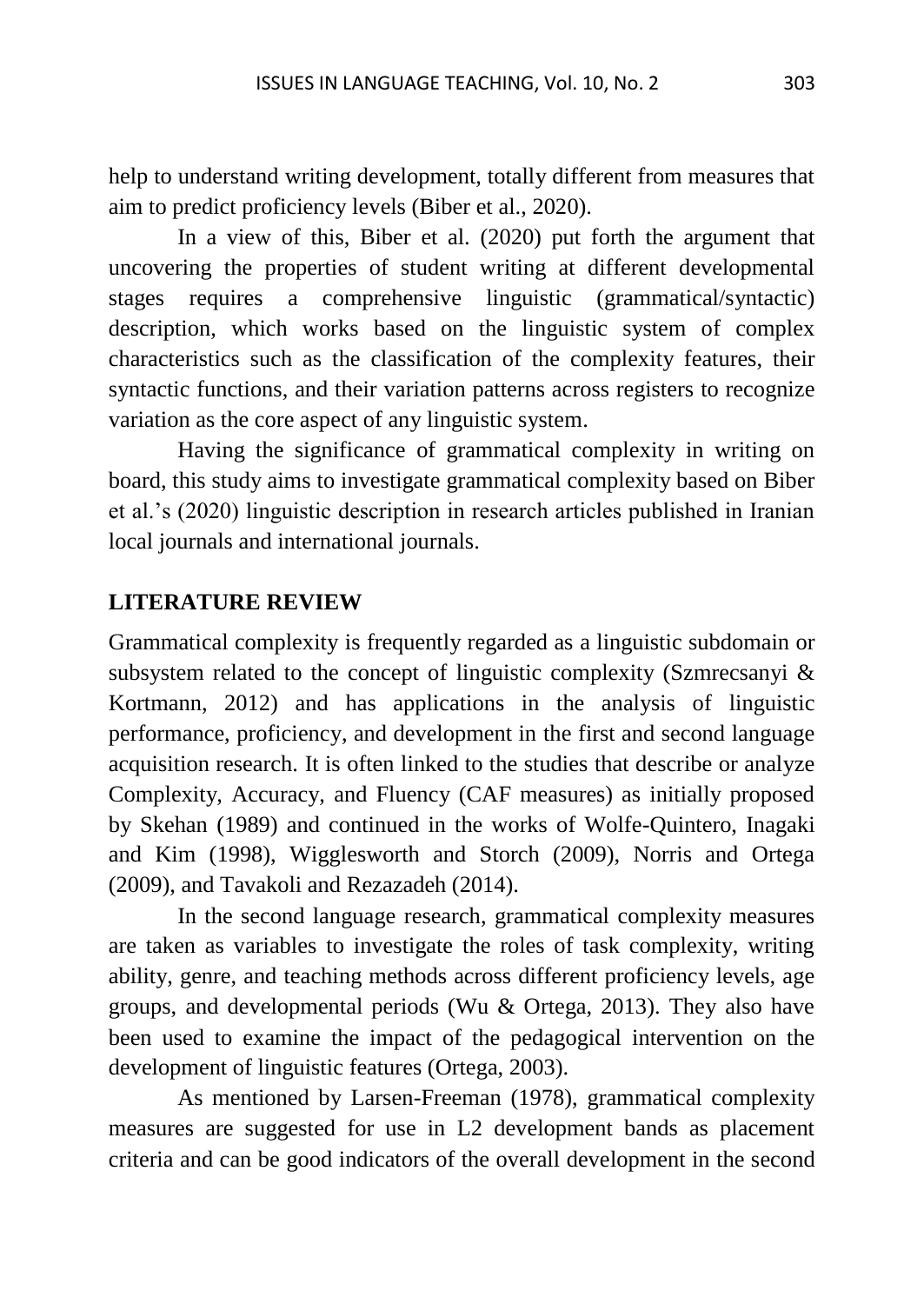language (Lu, 2010), proficiency levels (Wolfe-Quintero, Inagaki, & Kim, 1998), and specifically writing ability (Rafoth, 1983). Therefore, grammatical complexity is an ongoing concern in the field of language learning development, receiving considerable attention from researchers (e.g., Beers & Nagy, 2011; Lu, 2010; Ortega, 2003).

Long and Tabuki (2013) investigated possible differences in grammatical complexity of monologues and dialogues among EFL learners. As the results of data analysis revealed, dialogues were more complex grammatically, leading to the conclusion that monologues and dialogues were significantly different in terms of grammatical complexity.

Eslami (2014) studied the effect of grammatical simplicity and complexity on text readability through the selection and grammatical manipulation of some standard reading comprehension passages. This modification resulted in three versions of the same text, including reduced, original, and expanded. The results indicated that grammatical complexity had a significant impact on text readability for mid- and low-proficient students, but this was not the case for high-proficient students.

Gala and Ziegler (2016) investigated the effect of grammatical complexity on reading speed and reading errors among children. Accordingly, the two groups received the original and simplified versions of texts. According to the results, the simplification group outperformed the original group, confirming that grammatical complexity affected reading speed and reading errors significantly.

A study by Aperocho (2016) identified the lexical and grammatical features of male and female freshman college students, focusing on the effect of gender on lexical and grammatical features. The results of textual analysis indicated that males produced more complex argumentative essays compared to their female counterparts. More particularly, males used more words, morphemes, coordinators, and subordinators in their text, while females used fewer words in arguing about the topic.

Yazdani (2018) explored the use of grammatical complexity in English written and spoken discourse among Iranian learners. She utilized a quantitative-qualitative approach. Participants of the study included forty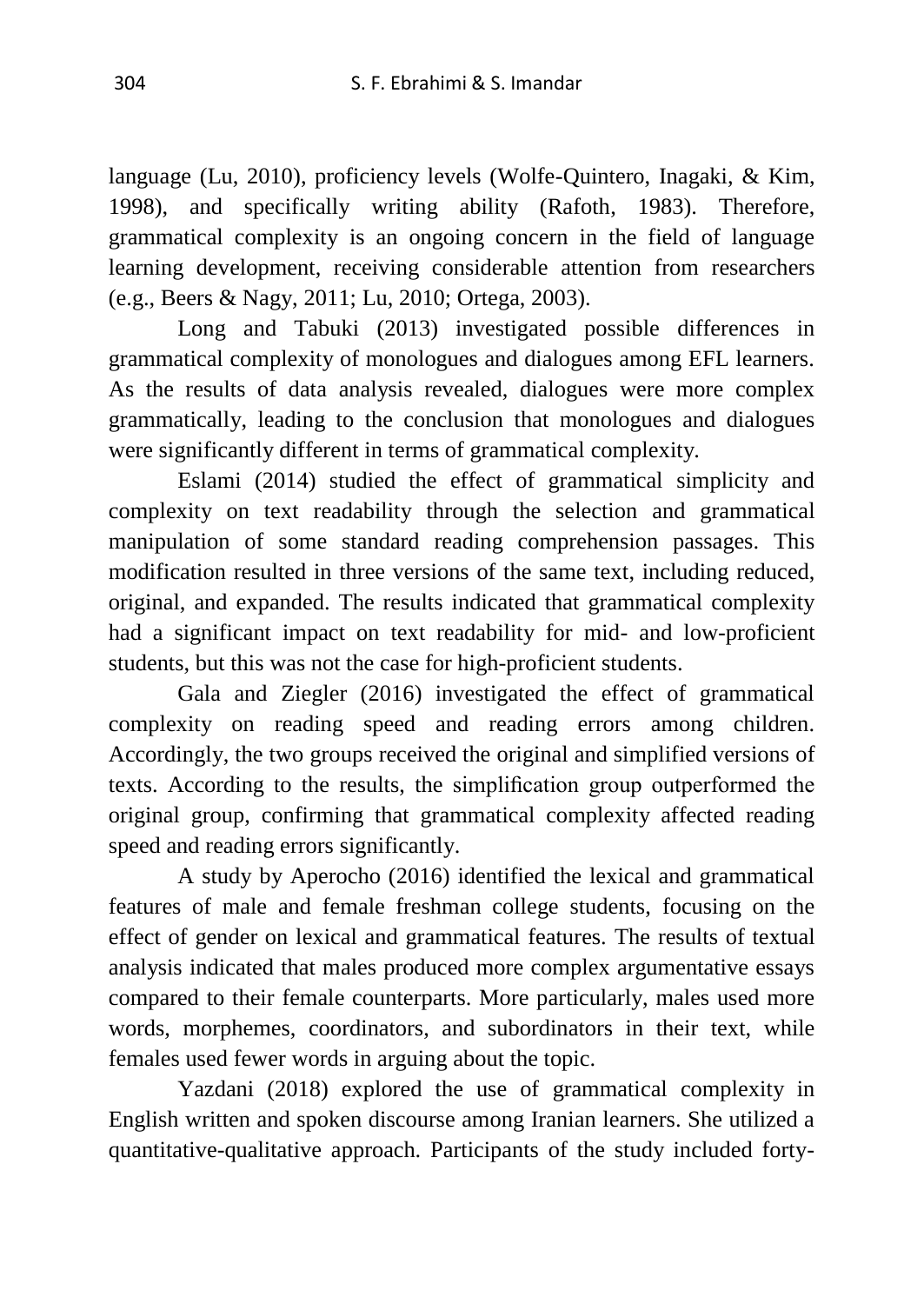five female Iranian students selected from 3 branches of a language institute in Mashhad. To collect the data, the essays written by the participants were examined manually for the T-units according to the classification used by the experts. The participants were supposed to attend an interview on the same topic of their writings to evaluate their speaking in terms of T-units. The findings showed that the clause was the most frequent macro-level element in both writing and speaking. Moreover, there was a significant difference between the participants' speaking and writing regarding the micro-level elements.

Kuiken and Vedder (2008) considered the impacts of task complication on written execution in two distinctive capability levels. They examined the written production of 91 Dutch students of Italian and 76 students of French through the proportions of grammatical complexity, lexical variety, and accuracy. Outcomes demonstrated a significant increase in the accuracy in the complication task, whereas there were no distinctions in both grammatical complexity and lexical variety between the tasks. Besides, the outcomes demonstrated no important contrasts in the aftereffects of both capability levels as similar outcomes were obtained in both skilled groups.

Salimi, Dadaspour, and Asadollahfam (2011) investigated the written production of 29 Persian female students with a Turkish L1 through the proportions of precision, grammatical and lexical complexity, and fluency. The task they utilized was decision-making controlled by the  $\pm$ few components and ±reasoning requests factors. Their results demonstrated significant differences in both complexity and fluency with the complicated task without any differences in their accuracy.

Arya, Hiebert, and Pearson (2011) investigated the effect of grammatical and lexical complexity on the comprehension of science texts among third-grade students using a Latin-square design. Students were supposed to respond to a post-test comprehension measure after reading each text. External measures of reading achievement and prior vocabulary knowledge were control variables. According to the results, while lexical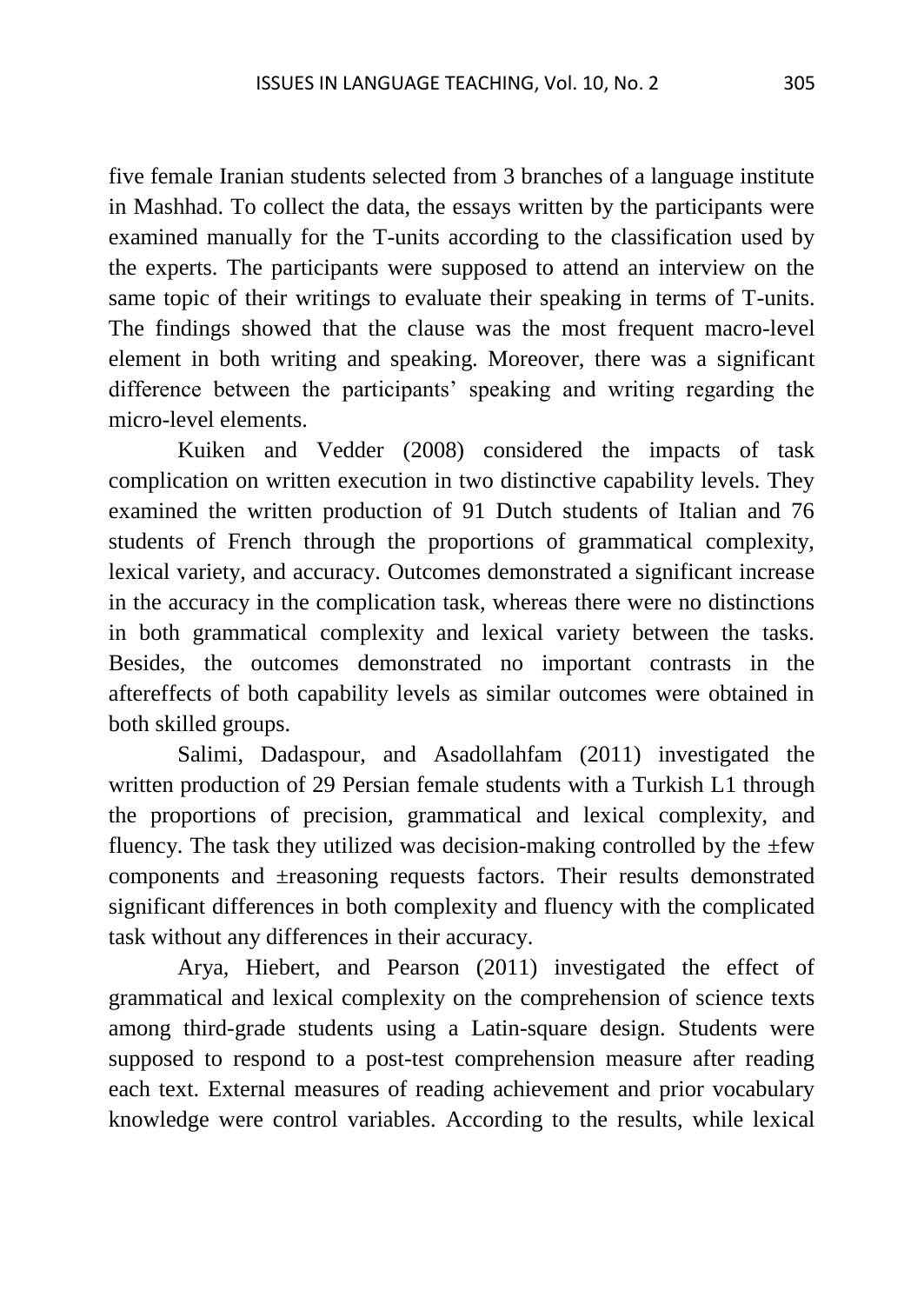complexity had a significant effect on reading comprehension, such an effect was not evident for grammatical complexity.

To quantify the effect of grammatical complexity on the perception of discussion, Levy, Hoover, Beradino, and Sardberg (2012) contrasted people with Aphasia (PWA) with healthy people. The results of their examination indicated that the grammatically complex sentences were hard for PWA to comprehend, as they gave better and progressively exact responses to the inquiries requiring grammatically simple sentences.

A study by Shirzadi (2014) examined the effect of grammatical and lexical simplification on listening comprehension. To this aim, the original and simplified versions of a passage were prepared at a high language proficiency level. Then, a native English teacher read and recorded the passages on a CD. Next, the CD was played, while the students listened and answered some multiple-choice questions. The results demonstrated that grammatical and lexical simplification affected listening comprehension significantly.

Douglas and Miller (2016) investigated the relationship between lexical and grammatical complexity of student reading materials and their writing. To achieve this aim, the researchers identified the most frequentlyread sources of the participants. Besides, text samples from sources and students' writings were analyzed using the Lexile framework. According to findings, lexical and grammatical complexity of student reading materials and students' writing were strongly correlated.

A study by Safari and Mohaghegh Montazeri (2017) explored the influence of reducing the lexical and grammatical complexity of texts on the reading comprehension of EFL learners. The sample of the study consisted of sixty intermediate EFL female learners from three intact classes at Tabarestan Language Institute in Tehran. The results of this quasiexperimental study showed that the reading comprehension of the three groups was significantly different, in favor of the lexical-grammatical simplification group. Hence, lexical-grammatical simplification showed a significant effect on EFL learners' reading comprehension.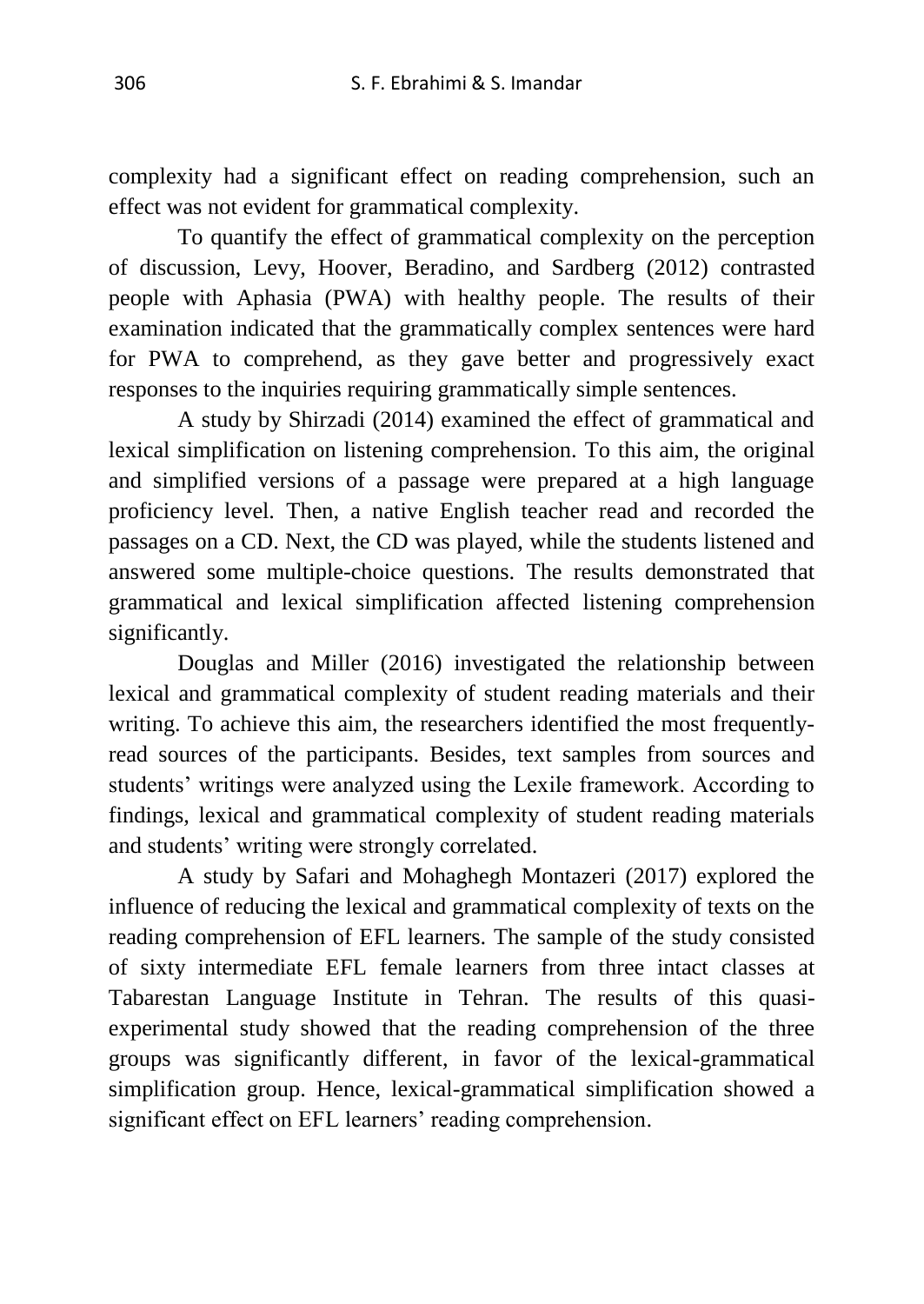Long (2018) concentrated on the fluency and grammatical and lexical complexity to check whether there were significant differences between male and female writers. The findings showed significant differences in the discourse of males and females concerning talking rates and the number of words. However, there were no significant differences between the two groups in terms of lexical and grammatical complexity.

Azadnia, Lotfi, and Biria (2019) compared the level of grammatical complexity in texts written by Iranian TEFL university students and those written by English native students. In so doing, the researchers benefited from an application, namely Coh-Metrix, to analyze the corpus of 10 doctoral dissertations written by Iranian students and 10 dissertations written by English native students. According to the results, dissertations written by English students were richer concerning the use of indices of syntactic complexity compared to those written by Iranian writers.

According to the literature review, earlier studies mainly focused on finding the possible relationship between grammatical complexity and language skills such as writing (e.g., Douglas & Miller, 2016; Kuiken & Vedder, 2008; Shirzadi, 2014). The contributions of these studies were limited to the predictions of the possible relationship or the effect of grammatical complexity on writings and could not practically benefit the fields of teaching and testing writing. Thus, there was a gap due to the lack of studies that helped understand the characteristics of writings by the focus on grammatical complexity. In line with Biber et al. (2020), this study intends to fully describe the grammatical complexity characters of the academic research articles published in Iranian local journals and international journals. The findings of this study could contribute to teaching writing academic research articles.

## **PURPOSE OF THE STUDY**

The scarcity of research on grammatical complexity using linguistic description measures (i.e., Finite Dependent Clauses, Non-finite Dependent Clauses, and Dependent (non-clausal) Phrases) encouraged the researcher to investigate these measures in research articles published in the Iranian local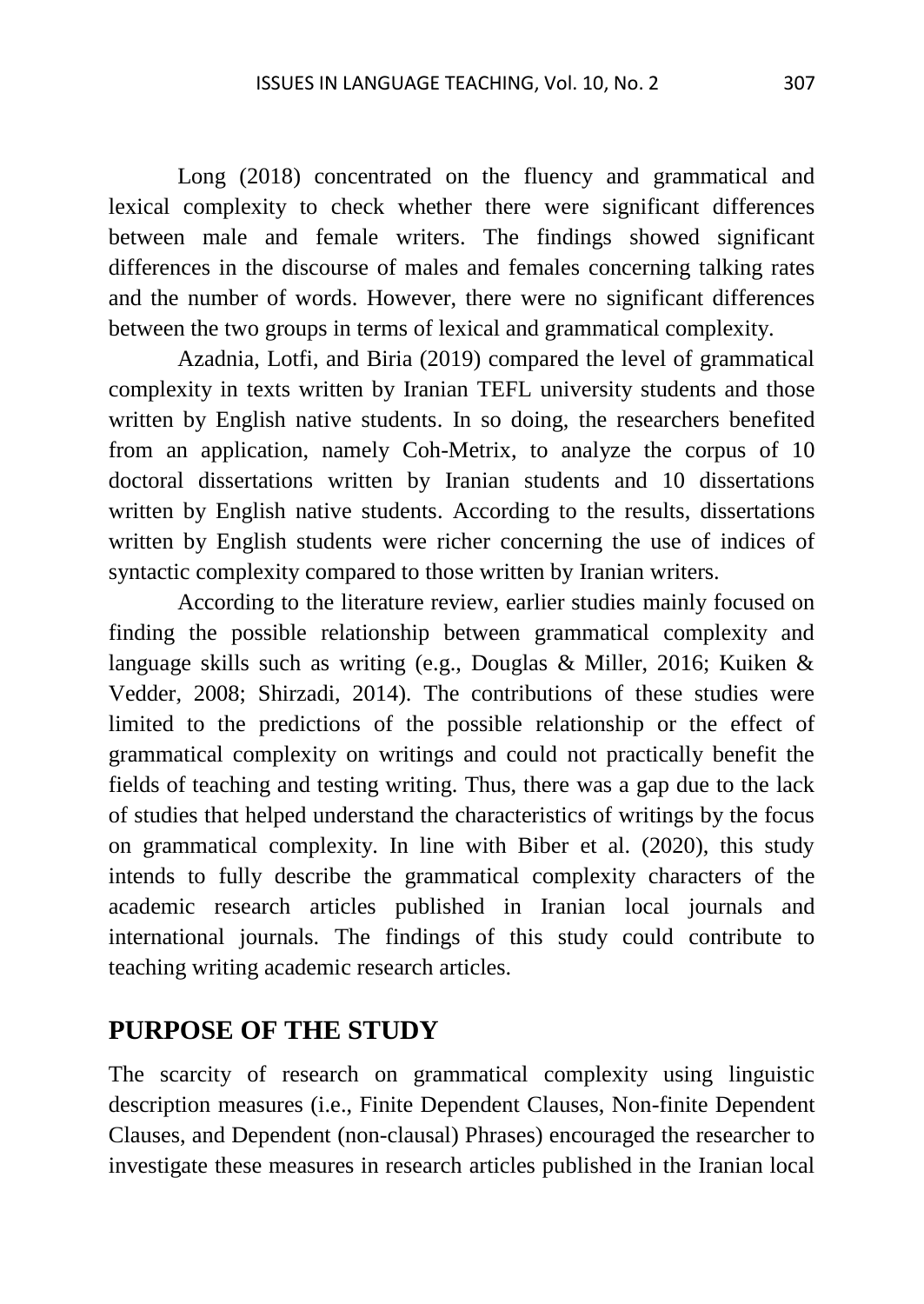journals and international journals. The following questions were formulated to achieve the research objectives:

- 1. What are the frequencies of three dimensions of grammatical complexity, including structural types, syntactic functions, and specific structural/syntactic features, in research articles published in the Iranian local journals (RAs in ILJs)?
- 2. What are the frequencies of the three dimensions of the aforementioned grammatical complexity features in research articles published in international journals (RAs in IJs)?
- 3. Is there a significant difference between the frequencies of these three dimensions of grammatical complexity features in RAs in ILJs and RAs in IJs?

# **METHOD**

# **Design**

This study used a corpus-based comparative design to achieve the stated objectives. More particularly, it compared two corpora of research articles (one published in Iranian local journals and the other in international journals) concerning the grammatical complexity features proposed by Biber et al. (2020).

# **Corpus**

The corpus of the study included 40 applied linguistics research articles, 20 published in Iranian and 20 in international journals in 2019-2020, selected through purposive sampling. The mentioned research articles were selected from two Iranian journals, including the journals of Research in Applied Linguistics (published by Shahid Chamran University of Ahvaz Press) and Teaching Language Skills (published by Shiraz university Press), and two international journals, including the Journal of English for Specific Purposes and System Journal (published by Elsevier). The rationale behind selecting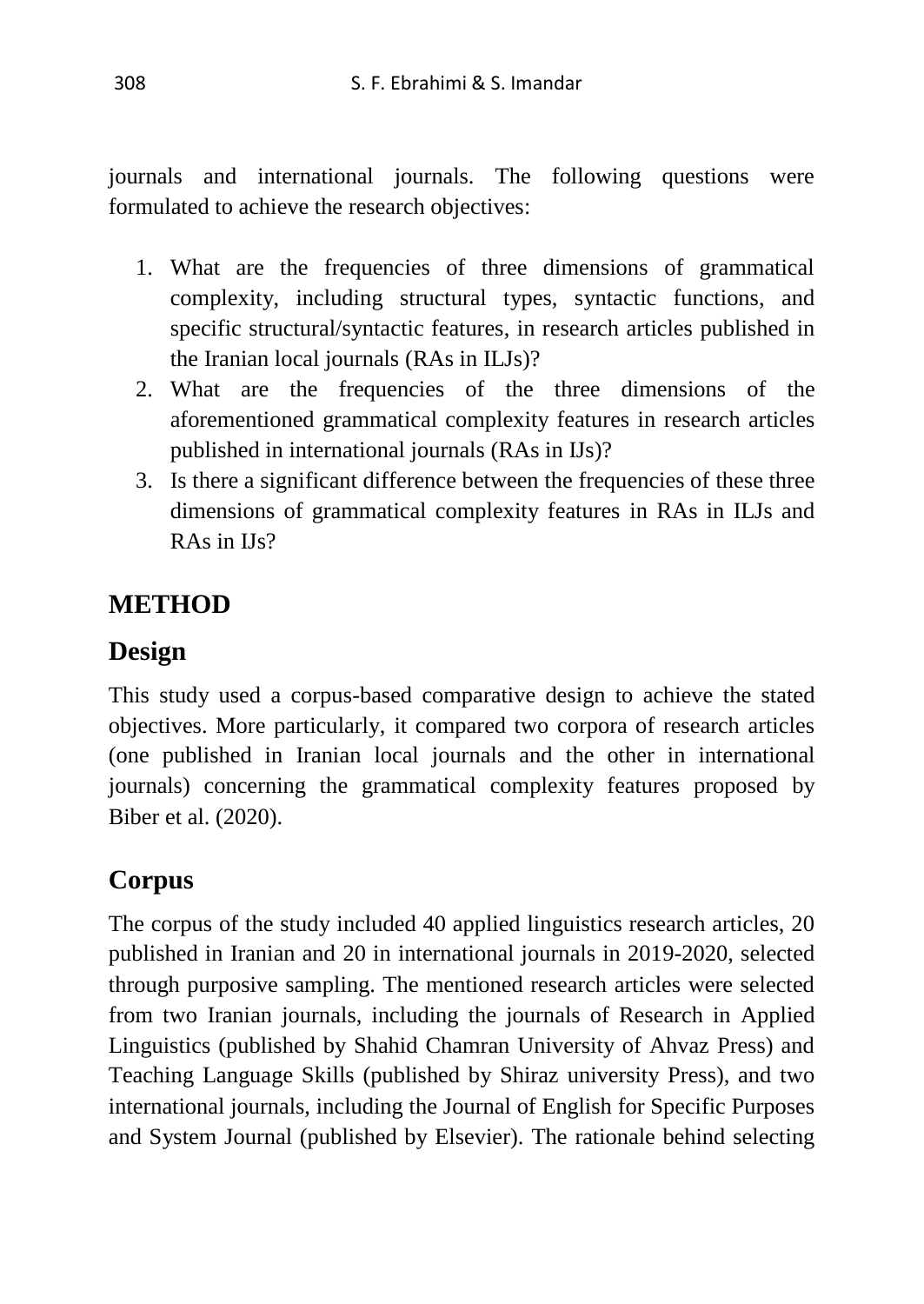these journals was that Iranian journals were indexed by the ministry of higher education and international journals were published by one of the prestigious publishers. In the end, a sample of 245853 words was reached in the Journal of Research in Applied Linguistics (59405 words), Journal of Language Teaching Skills (52768 words), Journal of English for Specific Purposes (61046 words), and System Journal (72634 words).

### **Analytical Framework**

The linguistic descriptions of grammatical complexity by Biber et al. (2020) were used to analyze the collected corpora of research articles. In this framework, Biber et al. (2020) classified grammatical complexity into three dimensions. The first dimension includes the structural type (i.e., finite dependent clauses, non-finite dependent clauses, and dependent phrases). The second one consists of syntactic functions within the structural type. Finally, the third dimension focuses on the specific structural/syntactic features. Table 1 presents the details of the framework and examples from the data.

| Structural<br>Type            | Specific<br>Syntactic<br>Function<br>structural/syntactic<br>within<br>features<br>structural<br>type |                                                | Examples                                                                                                                                                                                                           |  |
|-------------------------------|-------------------------------------------------------------------------------------------------------|------------------------------------------------|--------------------------------------------------------------------------------------------------------------------------------------------------------------------------------------------------------------------|--|
| Finite<br>Dependent<br>Clause | Finite<br>adverbial<br>clause                                                                         | Causative clauses:<br>because + clause         | It was particularly unsettling to the audience<br>because they saw it as an attack on the very<br>institution of marriage. (Written in RAs in ILJs)                                                                |  |
|                               |                                                                                                       | Conditional<br>clauses: $if + clause$          | If evil is part and parcel of this universe, then how<br>one may blame the violence of manifest destiny.<br>(Written in RAs in ILJs)                                                                               |  |
|                               |                                                                                                       | Concessive<br>although<br>clauses:<br>+ clause | debt<br>Although her<br>Krogstad<br>to<br>made<br>her<br>miserable, she was the one who steered the family<br>in the time of crisis. (Written in RAs in ILJs)                                                      |  |
|                               | $\mathfrak{D}$<br>Finite<br>complement<br>clauses                                                     | controlled<br>Verb<br>that-clause              | It would imply that dissertations have standard<br>and conventional formats. (Written in RAs in IJs)<br>(With ZERO complementizer): I think the notion<br>can be improved in some way. (Written in RAs in<br>ILJs) |  |
|                               |                                                                                                       | controlled<br>Verb                             | Negation in a language occurs when the absence                                                                                                                                                                     |  |

Table 1: The framework of grammatical complexity based on Biber et al. (2020)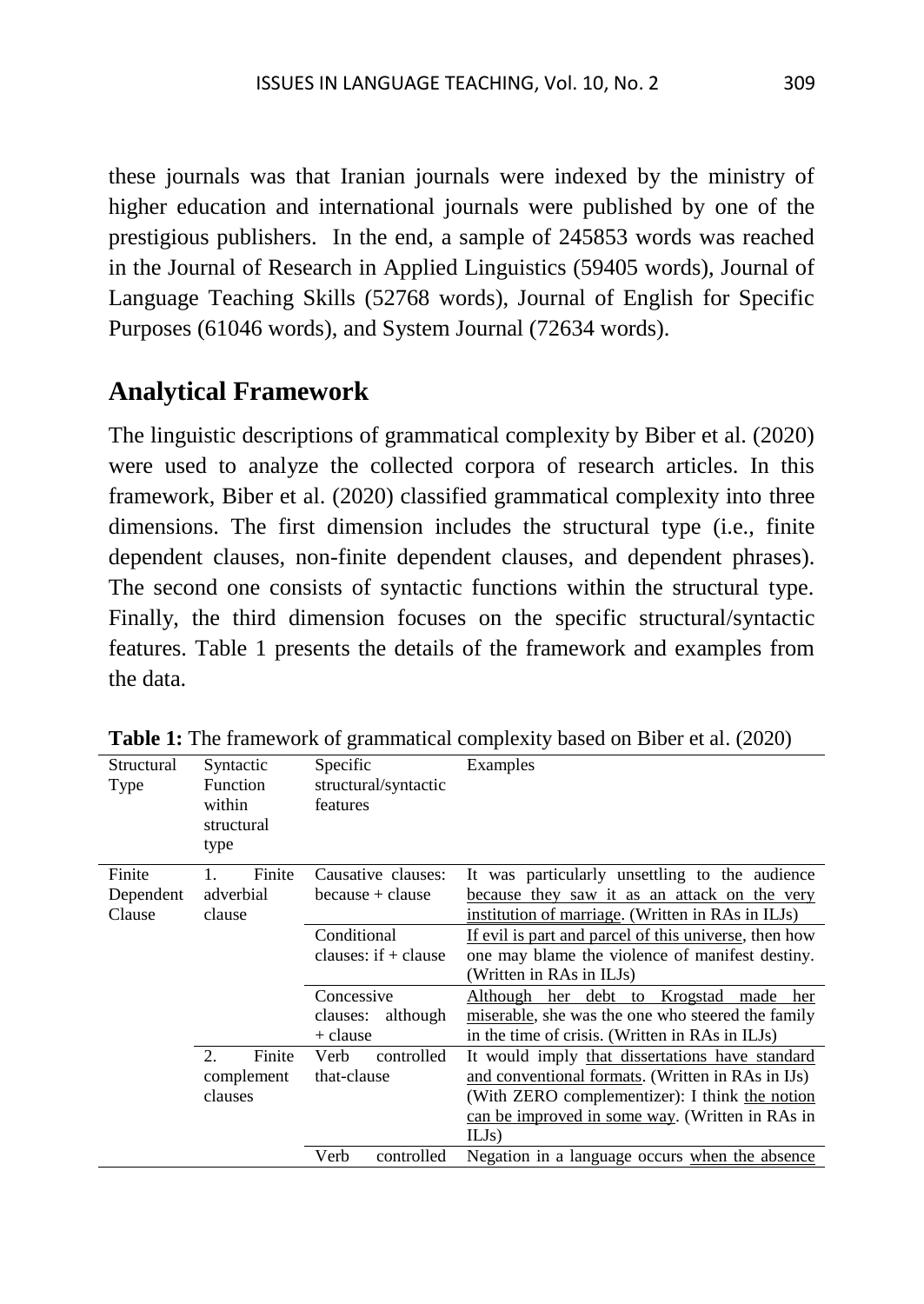|            |               | wh-clause            | of something is noted. (Written in RAs in ILJs)            |
|------------|---------------|----------------------|------------------------------------------------------------|
|            |               | Adjective            | It is clear that the speaker is taking responsibility      |
|            |               | controlled<br>that-  | for obliging John. (Written in RAs in IJs)                 |
|            |               | clause               |                                                            |
|            |               | Noun<br>controlled   | The finding that 60% of PhD dissertations fit              |
|            |               | that-clause          | within the qualitative category indicates<br>a             |
|            |               |                      | considerable shift. (Written in RAs in IJs)                |
|            | Finite<br>3.  | Relative<br>clause   | But the factor that made the critical departure            |
|            | noun          | with that            | from European culture. (Written in RAs in ILJs)            |
|            | modifier      | Relative<br>clause   | The implicit question in many contexts where               |
|            | clause        | with<br>wh-          | these terms are used is  (Written in RAs in                |
|            |               | relativizer          | ILJs)                                                      |
| Non-finite | 4. Non-finite | to-clause            | To<br>further<br>understand<br>the<br>communicative        |
| Dependent  | adverbial     | indicating           | with<br>purposes associated<br>N1<br>and<br>N <sub>2</sub> |
| Clauses    | clause        | 'purpose'            | constructions, we also analyze the rhetorical              |
|            |               |                      | functions. (Written in RAs in IJs)                         |
|            |               |                      |                                                            |
|            | 5. Non-finite | Verb-controlled      | Qualitative approaches compete to publish their            |
|            | complement    | to-clause            | work  (written in RAs in IJs)                              |
|            | clause        | Verb-controlled      | Five interviews talked about the need to avoid             |
|            |               | ing-clause           | appearing arrogant. (Written in RAs in IJs)                |
|            |               | Adjective            | It appeared useful to reveal this potential function       |
|            |               | controlled<br>to-    | of the construction to learners. (Written in RAs in        |
|            |               | clause               | IJs)                                                       |
|            |               | Noun-controlled      | The growth has resulted in additional need_to              |
|            |               | to-clause            | further<br>understand<br>contemporary<br>doctoral          |
|            |               |                      | research  (written in RAs in IJs)                          |
|            | 6. Non-finite | Noun $+$ ing-clause  | Students majoring in English write their theses in         |
|            | noun          | (non-finite relative | English. (Written in RAs in IJs)                           |
|            | modifying     | clause)              |                                                            |
|            | clause        | Noun $+$ ed-clause   | We will address Blood Meridian with regard to              |
|            |               | (non-finite passive  | ideas and notions already discussed. (Written in           |
|            |               | relative clause)     | RAs in ILJs)                                               |
| Dependent  | 7. Adverbial  | Adverb phrase as     | The New Western History, indeed, "turns the                |
| phrases    | phrase (i.e., | adverbial            | story from a celebration of democracy and                  |
| $(non-$    | phrase<br>a   |                      | progress brought about by white males,"                    |
| clausal)   | modifying a   |                      | (written in RAs in ILJs)                                   |
|            | clause)       | Prepositional        | In this study, we are concerned with literary              |
|            |               | phrase<br>as         | stylistic analysis. (Written in RAs in ILJs)               |
|            |               | adverbial            |                                                            |
|            |               |                      |                                                            |
|            | Phrasal<br>8. | Modifier of a        | Attributive<br>it invites women to take part in            |
|            | modifier      | noun phrase          | adjectives as<br>the arena of social life. (Written        |
|            | (i.e.,<br>a   |                      | noun<br>in RAs in ILJs)<br>pre-                            |
|            | phrase        |                      | modifier                                                   |
|            | modifying     |                      | <b>Nouns</b><br>civil rights movement (written in<br>as    |
|            | another       |                      | RAs in ILJs)<br>noun<br>pre-                               |
|            | phrase)       |                      | modifier                                                   |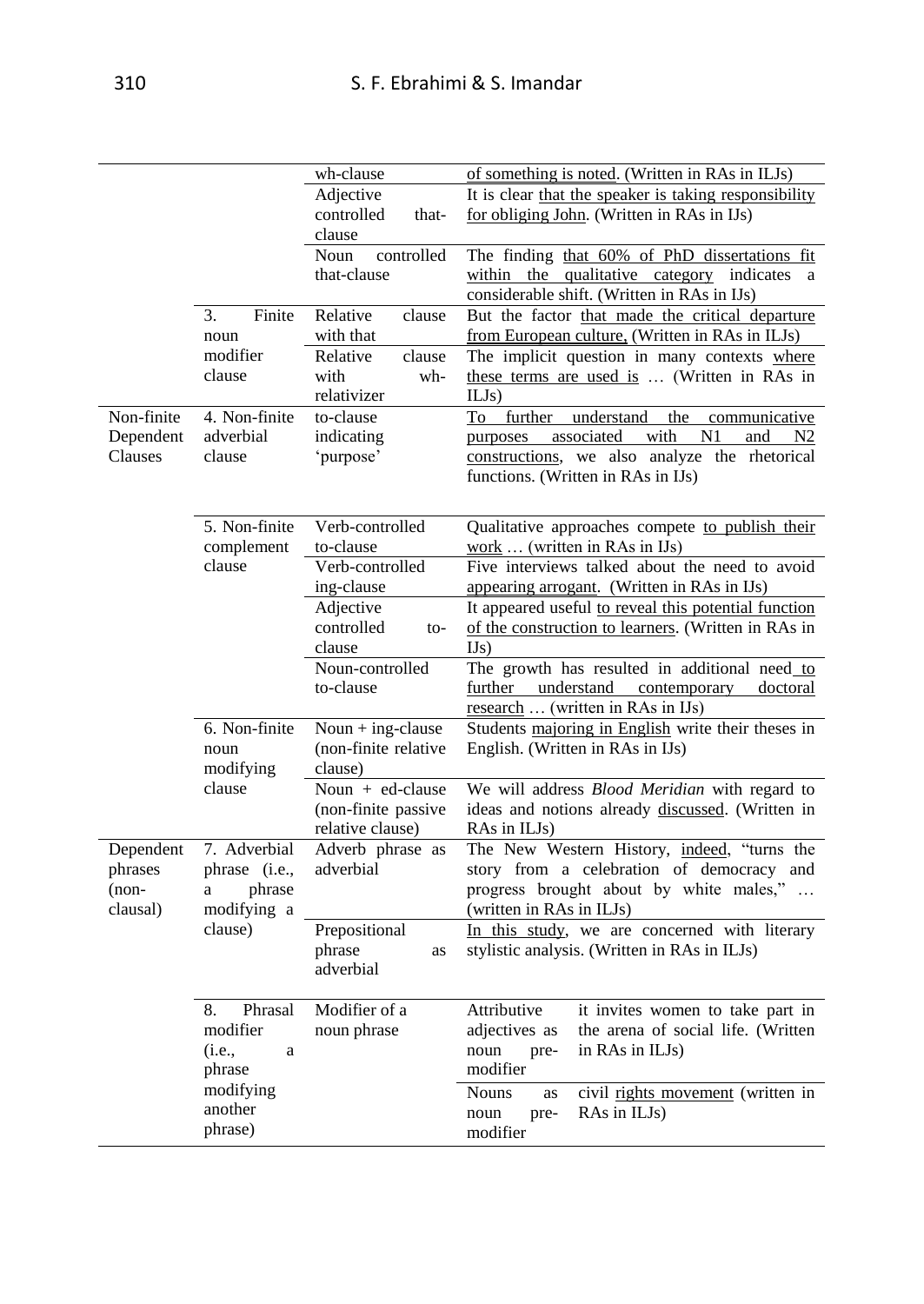|                                          | Prepositional<br>phrases<br><b>as</b><br>post-<br>noun<br>modifier | But there are other critics like<br>Templeton (2016) who believes<br>(written in RAs in ILJs)                    |
|------------------------------------------|--------------------------------------------------------------------|------------------------------------------------------------------------------------------------------------------|
|                                          | Appositive<br>noun phrases<br>noun<br>as<br>post-<br>modifier      | The kid, McCarthy's protagonist,<br>enters a universe  (written in<br>RAs in ILJ <sub>s</sub> )                  |
| Modifier<br>of<br>an<br>adjective phrase | Adverb<br>phrase<br><b>as</b><br>adjective<br>modifier             | All of these terms have an elusive<br>quality and in many cases are<br>simply vague. (Written in RAs in<br>ILJs) |
|                                          | Adverb<br>phrase<br>as<br>adverb<br>modifier                       | Such a thing is instinctive and<br>taken for granted to be already<br>there. (Written in RAs in ILJs)            |

### **Data Collection Procedure**

To collect the data, 40 applied linguistics research articles, 20 published in Iranian local and 20 in international journals in 2019-2020, were selected. Then, the researchers read the papers meticulously line by line to investigate them in terms of three dimensions of grammatical complexity, including structural type, syntactic function, and specific structural/syntactic features. Moreover, for intra- and inter-rater consistency, the researchers re-analyzed the corpus after one month to see whether the same results were found, indicating the intra-rater reliability of .90. Finally, the results were presented and discussed.

# **Data Analysis**

The present study, the data were analyzed both qualitatively and quantitatively. At the qualitative level, the content of the selected papers was analyzed based on Biber et al.'s (2020) argument to identify description measures used. At the quantitative level, frequencies of the identified description measures were calculated using descriptive statistics. Furthermore, a Chi-square test was run to see whether there was a significant difference between the frequencies of linguistic description measures in RAs in ILJs and RAs in IJs.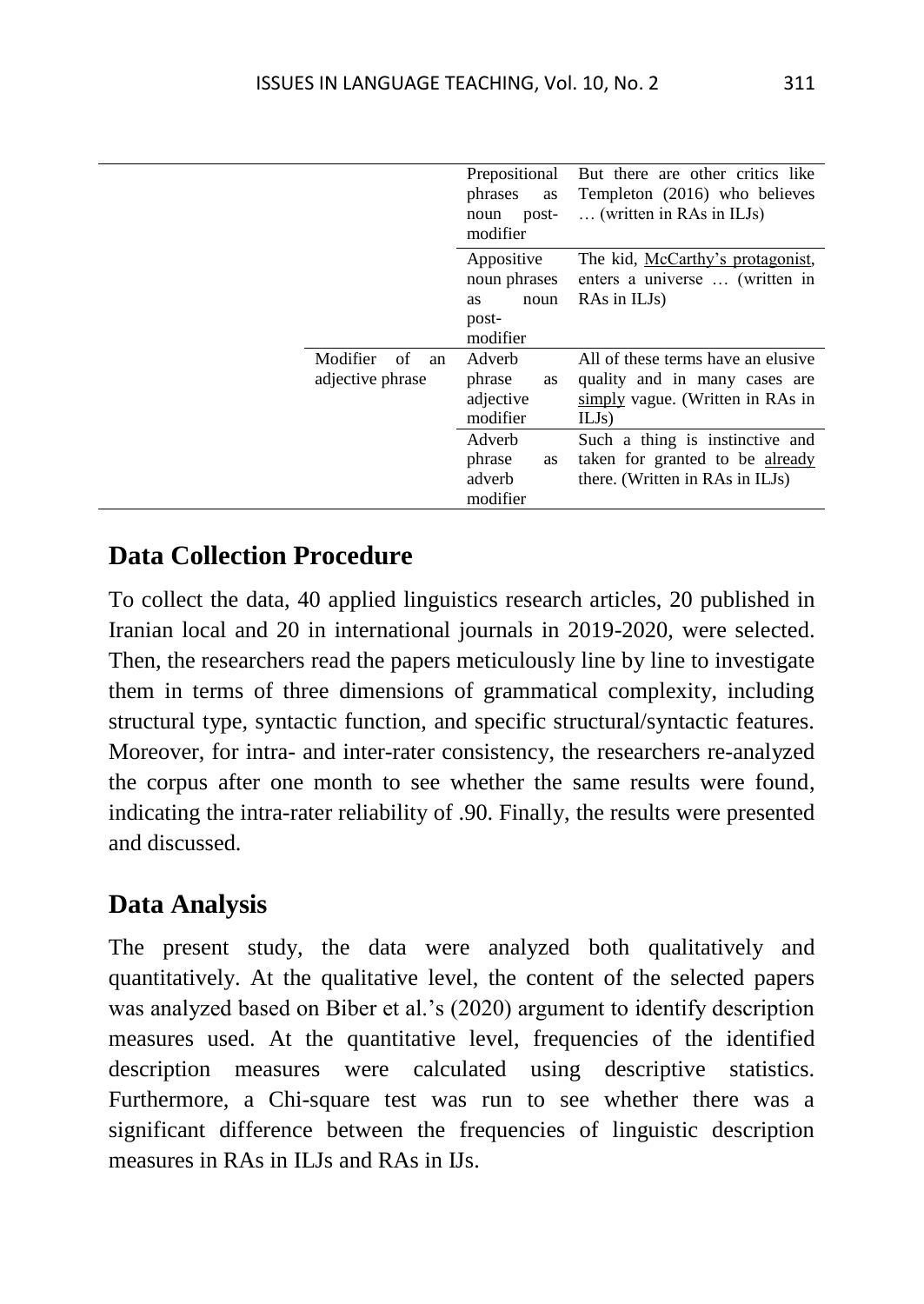## **RESULTS**

The data were first analyzed descriptively to answer the first and the second research questions. Table 1 shows the descriptive statistics of three dimensions of grammatical complexity, including structural type, syntactic function, and specific structural/syntactic features in the research articles.

**Table 2:** Descriptive Statistics of the Description Measures in RAs in ILJs and RAs in IJs (per 1000 Words)

| Structural<br>Type    |             |             | Specific<br>Syntactic<br>Function |         |         | structural/syntactic            |            |              |
|-----------------------|-------------|-------------|-----------------------------------|---------|---------|---------------------------------|------------|--------------|
|                       | English     | Persian     | within<br>structural<br>type      | English | Persian | features                        | English    | Persian      |
|                       |             |             | Finite<br>1.                      | 293     | 430     | Causative<br>clauses:           | 146        | 170          |
|                       |             |             | adverbial                         | (2.2)   | (3.8)   | because + clause                | (1.1)      | (1.5)        |
|                       |             |             | clause                            |         |         | Conditional clauses: if         | 51         | 175          |
|                       |             |             |                                   |         |         | + clause                        | (0.4)      | (1.6)        |
|                       |             |             |                                   |         |         | Concessive<br>clauses:          | 96         | 85           |
|                       |             |             |                                   |         |         | $although + clause$             | (0.7)      | (0.75)       |
| Finite                |             |             |                                   |         |         |                                 |            |              |
| Dependen              |             |             | Finite<br>2.                      | 758     | 1121    | Verb<br>controlled<br>that-     | 471        | 866          |
| t Clause              |             |             | complemen                         | (5.7)   | (10)    | clause                          | (3.5)      | (7.7)        |
|                       |             |             | t clauses                         |         |         | controlled<br>Verb<br>wh-       | 121        | 90           |
|                       | 2015 (15.1) | 2546 (22.7) |                                   |         |         | clause                          | (0.9)      | (0.8)        |
|                       |             |             |                                   |         |         | controlled<br>Adjective         | 38         | 30           |
|                       |             |             |                                   |         |         | that-clause                     | (0.3)      | (0.3)        |
|                       |             |             |                                   |         |         | Noun controlled that-<br>clause | 128<br>(1) | 135<br>(1.2) |
|                       |             |             | 3.<br>Finite                      | 964     | 995     | with<br>clause<br>Relative      | 380        | 525          |
|                       |             |             | noun                              | (7.2)   | (8.9)   | that                            | (2.8)      | (4.7)        |
|                       |             |             | modifier                          |         |         | Relative<br>clause<br>with      | 584        | 470          |
|                       |             |             | clause                            |         |         | wh-relativizer                  | (4.4)      | (4.2)        |
|                       |             |             |                                   |         |         |                                 |            |              |
| Non-                  |             |             | $\overline{4}$ .<br>Non-          | 488     | 295     | to-clause<br>indicating         | 488        | 295          |
| finite                |             |             | finite                            | (3.7)   | (2.6)   | 'purpose'                       | (3.4)      | (2.6)        |
|                       |             |             | adverbial                         |         |         |                                 |            |              |
|                       |             |             | clause                            |         |         |                                 |            |              |
|                       |             |             |                                   |         |         |                                 |            |              |
|                       |             |             | 5.<br>Non-                        | 1072    | 1175    | Verb-controlled<br>$to-$        | 542        | 655          |
|                       | 2731 (20.4) | 2255 (19)   | finite                            | (8)     | (10.5)  | clause                          | (4.1)      | (5.8)        |
| Dependen<br>t Clauses |             |             | complemen                         |         |         | Verb-controlled<br>ing-         | 102        | 75           |
|                       |             |             | t clause                          |         |         | clause                          | (0.8)      | (0.7)        |
|                       |             |             |                                   |         |         | Adjective controlled to-        | 176        | 175          |
|                       |             |             |                                   |         |         | clause                          | (1.3)      | (1.7)        |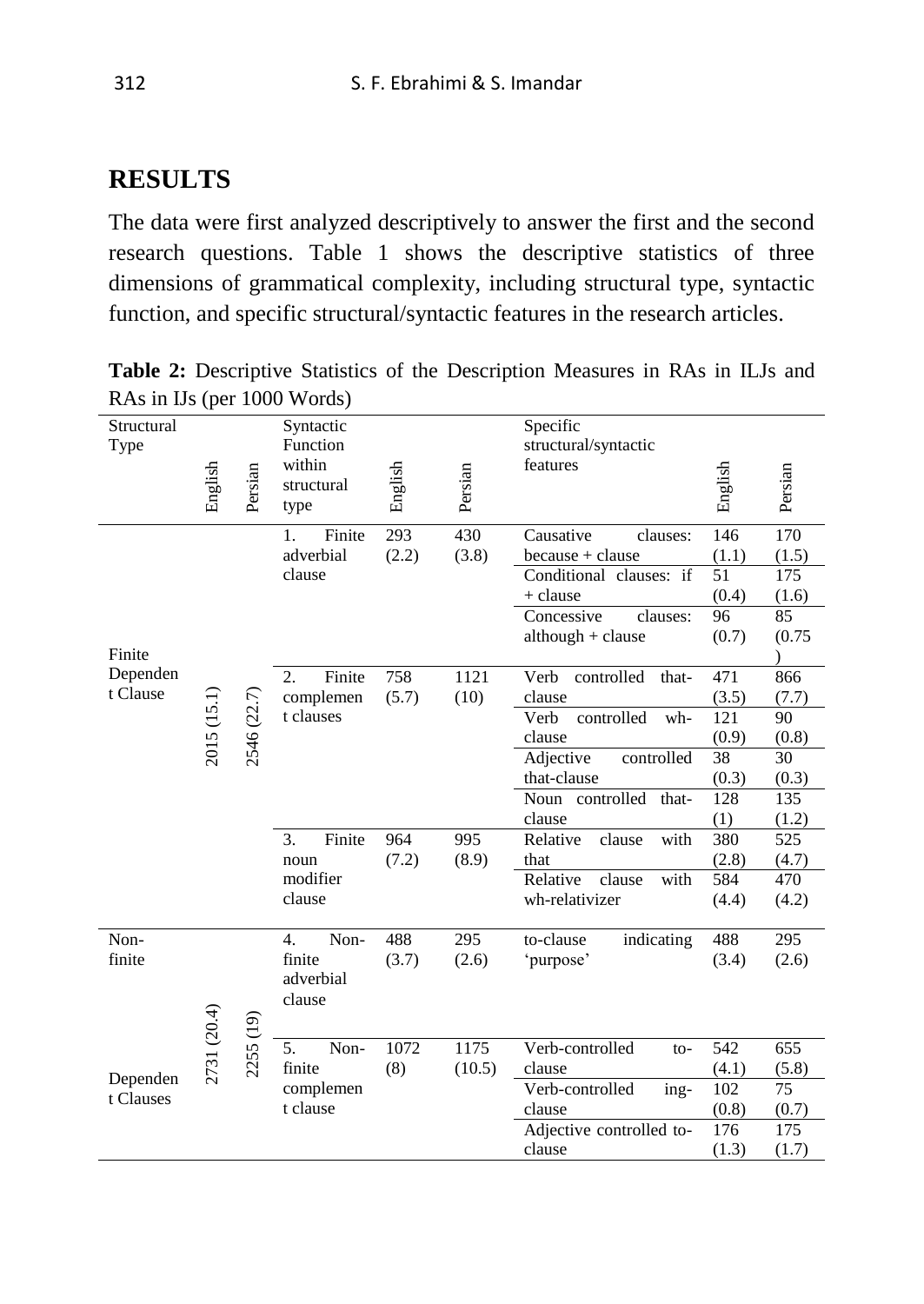|           |               |             |                      |               |         | Noun-controlled         | to-                        | 252              | 270           |
|-----------|---------------|-------------|----------------------|---------------|---------|-------------------------|----------------------------|------------------|---------------|
|           |               |             |                      |               |         | clause                  |                            | (1.9)            | (2.4)         |
|           |               |             | Non-<br>6.           | 1171          | 785     | Noun + ing-clause       |                            | 513              | 290           |
|           |               |             | finite noun          | (8.8)         | (7)     | (non-finite)            | relative                   | (3.8)            | (2.6)         |
|           |               |             | modifying            |               |         | clause)                 |                            |                  |               |
|           |               |             | clause               |               |         |                         | Noun + $ed$ -clause (non-  | 658              | 495           |
|           |               |             |                      |               |         |                         | finite passive relative    | (4.9)            | (4.4)         |
|           |               |             |                      |               |         | clause)                 |                            |                  |               |
|           |               |             | 7.                   | 5400          | 5330    | Adverb                  | phrase<br>as               | 2077             | 2055          |
|           |               |             | Adverbial            | (40.4)        | (47.5)  | adverbial               |                            | (15.5)           | (18.3)        |
|           |               |             | phrase (i.e.,        |               |         |                         |                            | $\mathcal{E}$    | $\mathcal{E}$ |
|           |               |             | phrase<br>a          |               |         |                         |                            |                  |               |
| Dependen  |               |             | modifying            |               |         | Prepositional phrase as |                            | 3323             | 3275          |
| t phrases |               |             | a clause)            |               |         | adverbial               |                            | (24.9)           | (29.2)        |
| $(non-$   |               |             |                      |               |         |                         |                            | $\mathcal{E}$    | $\mathcal{E}$ |
| clausal)  |               |             |                      |               |         |                         |                            |                  |               |
|           |               |             |                      |               |         |                         |                            |                  |               |
|           |               |             |                      |               |         |                         |                            |                  |               |
|           |               |             | Phrasal<br>8.        | 18968         | 14889   | Modifie                 | Attributive                | 1214             | 9830          |
|           |               |             | modifier             | (141.9)       | (132.7) | r of a                  | adjectives                 | 6                | (87.6)        |
|           |               |             | (i.e.,<br>a          | $\mathcal{E}$ | €       | noun                    | as noun pre-               | (92.9)           | $\mathcal{E}$ |
|           |               |             | phrase               |               |         | phrase                  | modifier                   | $\mathcal{E}$    |               |
|           |               |             | modifying<br>another |               |         |                         | <b>Nouns</b><br>as         | 4430             | 2940          |
|           |               |             | phrase)              |               |         |                         | noun<br>pre-               | (33.1)           | (26.2)        |
|           |               |             |                      |               |         |                         | modifier                   | $\mathcal{E}$    | $\mathcal{E}$ |
|           |               |             |                      |               |         |                         |                            |                  |               |
|           | 24368 (182.3) | 20219 (180) |                      |               |         |                         | Prepositiona               | $\overline{644}$ | 515           |
|           |               |             |                      |               |         |                         |                            |                  | (5.6)         |
|           |               |             |                      |               |         |                         | 1 phrases as<br>noun post- | (4.8)            |               |
|           |               |             |                      |               |         |                         | modifier                   |                  |               |
|           |               |             |                      |               |         |                         |                            |                  |               |
|           |               |             |                      |               |         |                         | Appositive                 | 318              | 364           |
|           |               |             |                      |               |         |                         | noun                       | (2.4)            | (3.2)         |
|           |               |             |                      |               |         |                         | phrases<br>as              |                  |               |
|           |               |             |                      |               |         |                         | noun<br>post-              |                  |               |
|           |               |             |                      |               |         |                         | modifier                   |                  |               |
|           |               |             |                      |               |         | Modifie                 | Adverb                     | 1109             | 970           |
|           |               |             |                      |               |         | r of an                 | phrase<br>as               | (8.3)            | (8.6)         |
|           |               |             |                      |               |         | adjectiv                | adjective                  |                  |               |
|           |               |             |                      |               |         | e phrase                | modifier                   |                  |               |
|           |               |             |                      |               |         |                         | Adverb                     | 321              | 270           |
|           |               |             |                      |               |         |                         | phrase<br>as               | (2.4)            | (2.4)         |
|           |               |             |                      |               |         |                         | adverb                     |                  |               |
|           |               |             |                      |               |         |                         | modifier                   |                  |               |

As depicted in Table 1, in terms of the structural type, the researchers used 2015 finite dependent clauses, 2731 non-finite dependent clauses, and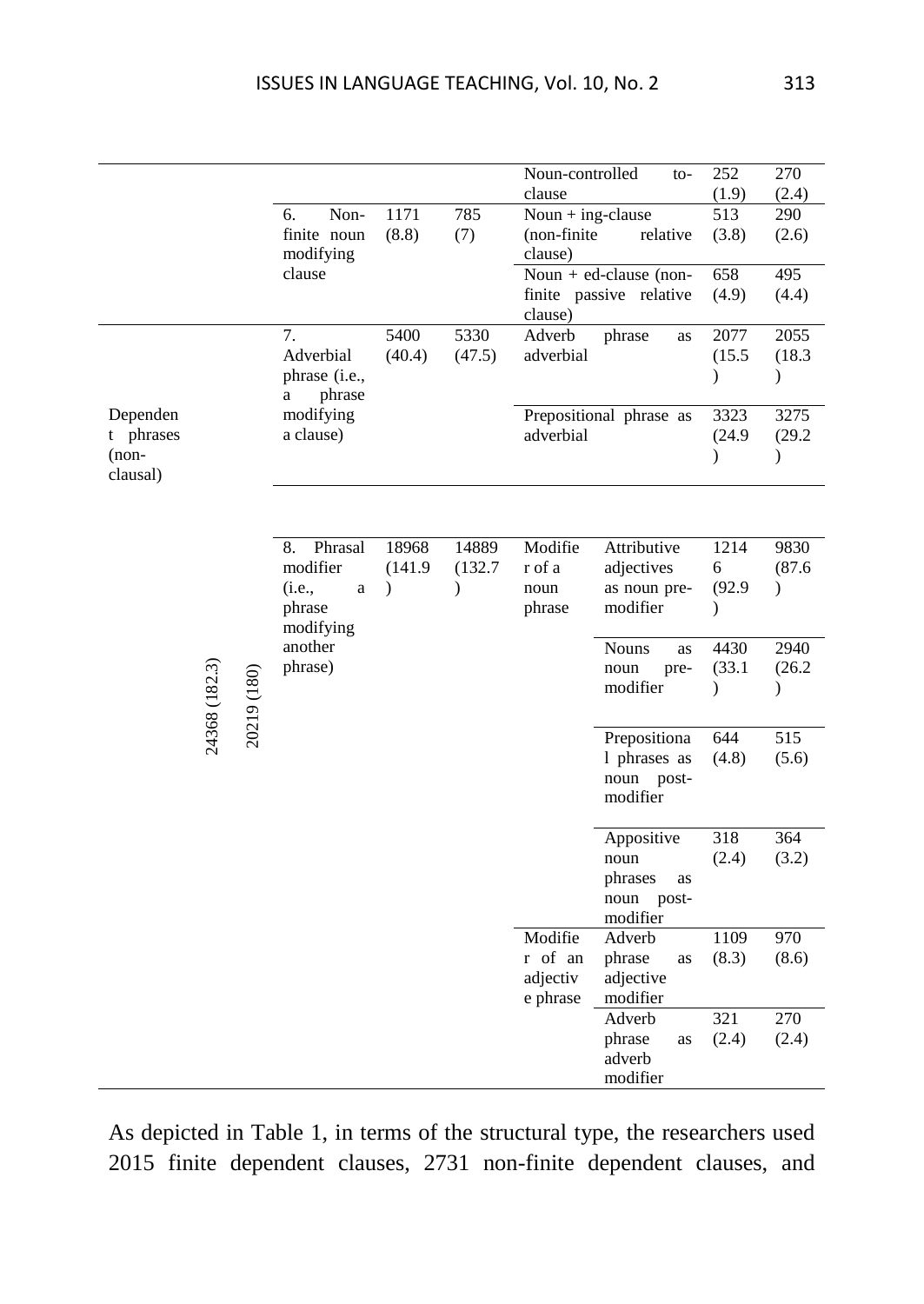24368 dependent phrases in international journals. The frequencies of structures indicating higher grammatical complexity (i.e., non-finite dependent clauses and dependent phrases) outnumbered the frequency of structures showing lower grammatical complexity (i.e., finite dependent clauses).

 Concerning the syntactic function within the structural type, 293 finite adverbial clauses, 758 finite complement clauses, 964 finite noun modifier clauses, 488 Non-finite adverbial clauses, 1072 Non-finite complement clauses, 1171 Non-finite noun modifying clauses, 5400 Adverbial phrases, and 18968 Phrasal modifiers were used in English international research articles. The frequencies of more complex syntactic functions were higher than those of simple ones.

 Regarding the third dimension, including specific structural/syntactic features, writers of research articles in international journals used 146 causative clauses, 51 conditional clauses, 96 concessive clauses, 471 verb controlled that-clauses, 121 verb-controlled wh-clauses, 38 adjectivecontrolled that-clauses, 128 noun-controlled that-clauses, 380 relative clauses with that, 584 relative clauses with wh-relativizer, 488 to-clauses indicating 'purpose', 542 verb-controlled to-clauses, 102 verb-controlled ing-clauses, 176 adjective controlled to-clauses, 252 noun-controlled toclauses, 513 noun + ing-clauses, 658 noun + ed-clauses, 2077 adverb phrases as adverbial, 3323 prepositional phrases as adverbial, 12146 attributive adjectives as noun pre-modifier, 4430 nouns as noun premodifier, 644 prepositional phrases as noun post-modifier, 318 appositive noun phrases as noun post-modifier, 1109 adverb phrases as adjective modifiers, and 321 adverb phrases as adverb modifier. There were more complex specific structural/syntactic features than simple ones in international research articles.

 Concerning RAs in ILJs, as seen in Table 1, writers used 2546 finite dependent clauses, 2255 non-finite dependent clauses, and 20219 dependent phrases regarding the first dimension. The frequencies of structures indicating higher grammatical complexity (i.e., non-finite dependent clauses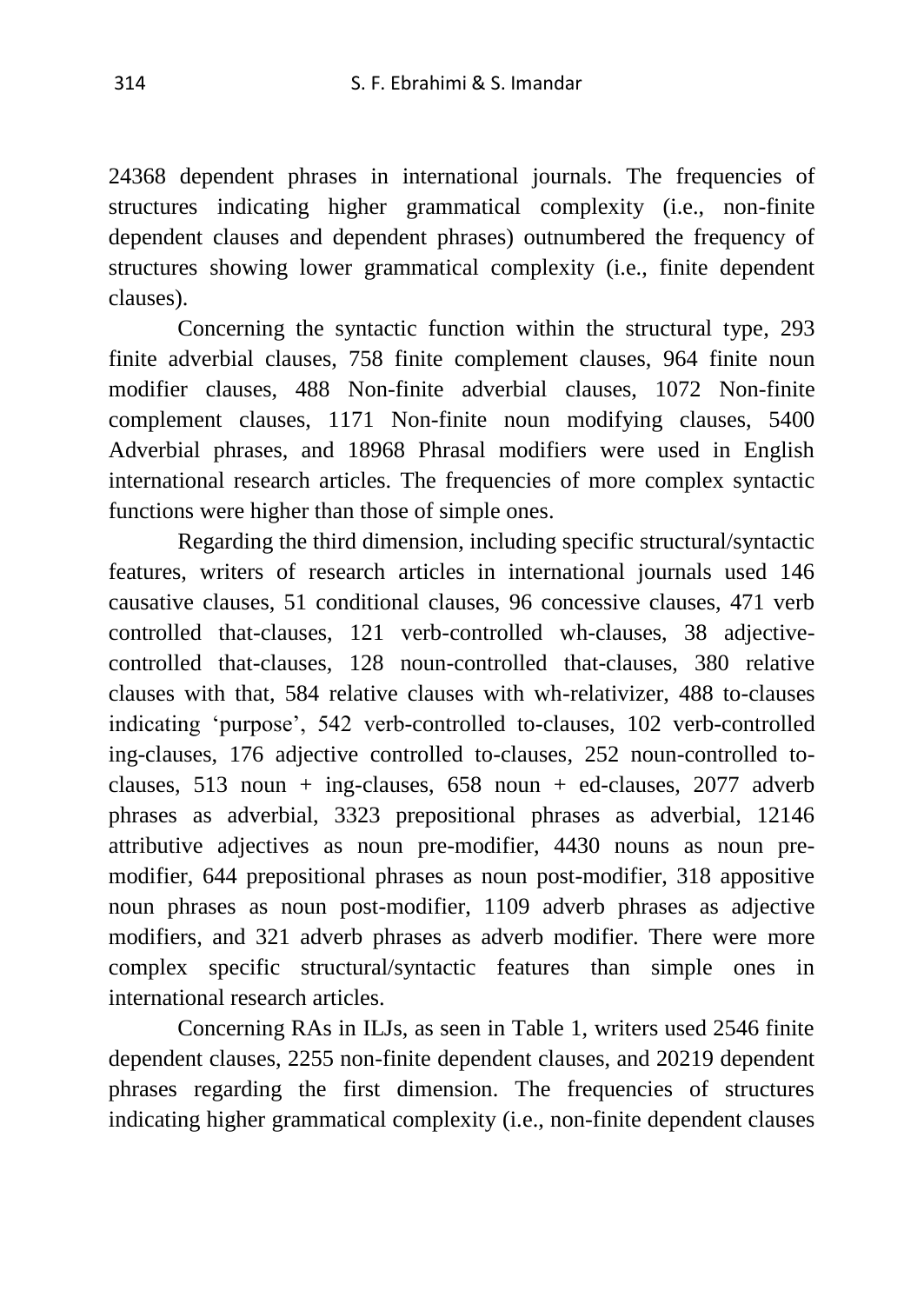and dependent phrases) were higher than those showing lower grammatical complexity (i.e., finite dependent clauses).

As far as the second dimension, including syntactic function within the structural type, is concerned, 430 finite adverbial clauses, 1121 finite complement clauses, 995 finite noun modifier clauses, 295 non-finite adverbial clauses, 1175 non-finite complement clauses, 785 non-finite noun modifying clauses, 5330 adverbial phrases, and 14889 phrasal modifiers were used in RAs in ILJs. More complex syntactic functions were more frequent than simple functions.

On the third dimension, including specific structural/syntactic features, Persian writers used 170 causative clauses, 175 conditional clauses, 85 concessive clauses, 866 verb-controlled that-clauses, 90 verbcontrolled wh-clauses, 30 adjective-controlled that-clauses, 135 nouncontrolled that-clauses, 525 relative clauses with that, 470 relative clauses with wh-relativizer, 295 to-clauses indicating 'purpose', 655 verb-controlled to-clauses, 75 verb-controlled ing-clauses, 175 adjective controlled toclauses, 270 noun-controlled to-clauses, 290 noun + ing-clauses, 495 noun + ed-clauses, 2055 adverb phrases as adverbial, 3275 prepositional phrases as adverbial, 9830 attributive adjectives as noun pre-modifier, 2940 nouns as noun pre-modifier, 515 prepositional phrases as noun post-modifier, 364 appositive noun phrases as noun post-modifier, 970 adverb phrases as adjective modifiers, and 270 adverb phrases as adverb modifiers. Hence, more complex specific structural/syntactic features were used than simple features in RAs in ILJs.

According to the comparison of the two corpora in terms of the first dimension, while the frequency of finite dependent clauses was 2015 in RAs in IJs, there were 2546 finite dependent clauses in RAs in ILJs. Moreover, although the frequency of Non-finite Dependent Clauses was 2731 in IJs, it was 2255 in ILJs. In addition, although the frequency of dependent phrases was 24368 in RAs in IJs, it was 20219 in RAs in ILJs, indicating that RAs in IJs were more grammatically complex than RAs in ILJs in terms of structural type. A Chi-square test was run to check the significance of this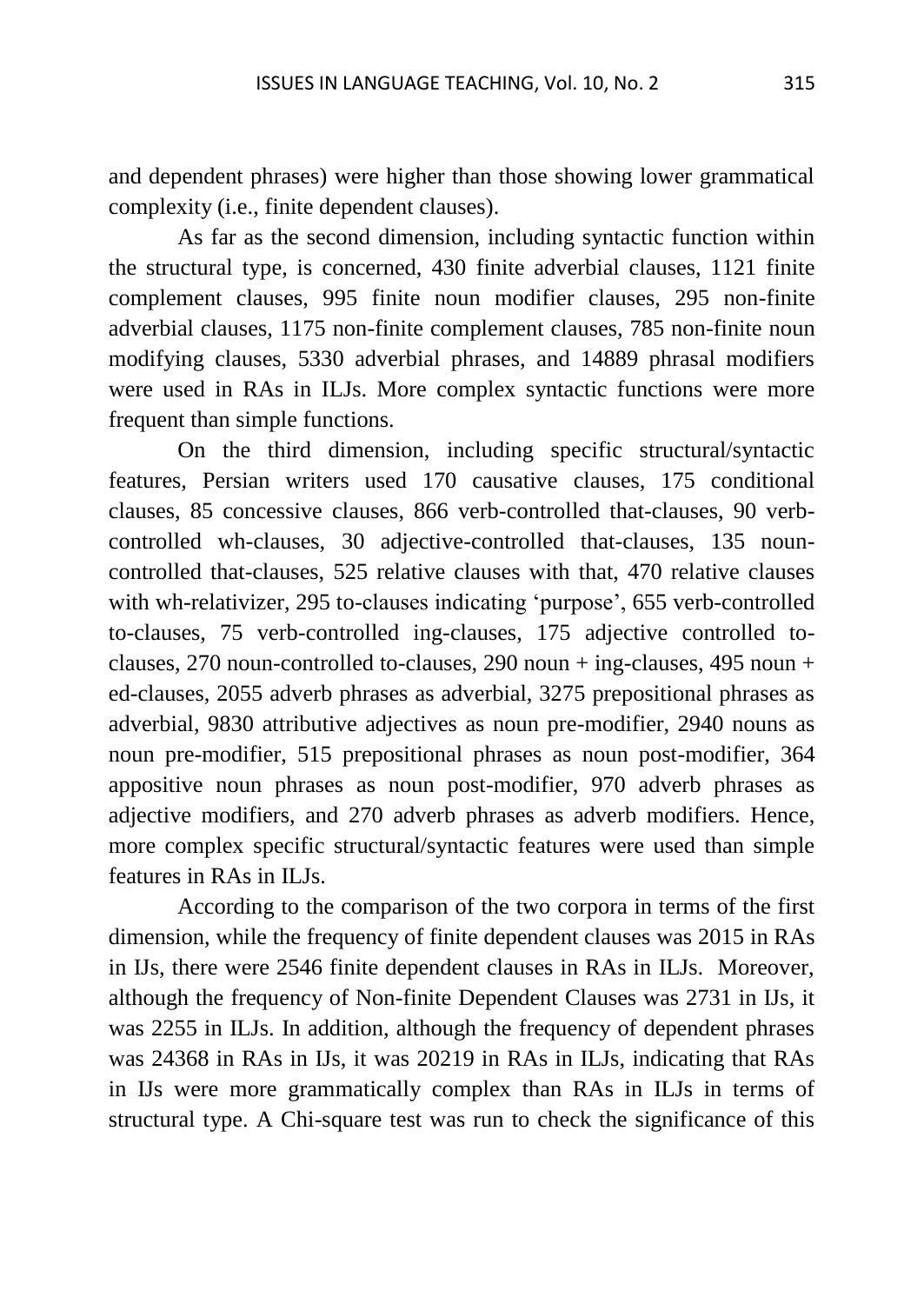difference, in an attempt to answer the third research question, leading to the following results:

**Table 3:** Results of Chi-square Test for the First Dimension of Complexity

|                       | Iranian & Foreign |
|-----------------------|-------------------|
| Pearson Chi-Square    | 61.44             |
| Asymp. Sig. (2-sided) | 000               |

Table 3 shows that the chi-square test for goodness of fit is significant  $(\chi^2 =$ 61.44, P<.05). Therefore, there is a significant difference between RAs in ILJs and RAs IJs in terms of structural type.

A comparison of the two corpora concerning the second dimension shows that RAs in IJs benefited from more complex syntactic functions compared to their Iranian local counterparts. Checking the significance of this difference required running a second Chi-square test with the following results:

**Table 4:** Results of Chi-square Test for the Second Dimension of Complexity

|                       | Iranian & Foreign |
|-----------------------|-------------------|
| Pearson Chi-Square    | 141.09            |
| Asymp. Sig. (2-sided) | .015              |

Table 4 shows that the chi-square test for goodness of fit is significant  $(\chi^2$ = 141.09, P<.05). Therefore, there is a significant difference between RAs in ILJs and IJs in terms of syntactic functions.

Finally, another Chi-square test was used to see whether ILJs and IJs acted differently regarding the third dimension of complexity (Table 5). Hence, more complex specific structural/syntactic features were observed in RAs in IJs compared to RAs in ILJs.

**Table 5**: Results of Chi-square Test for the Third Dimension of Complexity

|                       | Iranian & Foreign |  |
|-----------------------|-------------------|--|
| Pearson Chi-Square    | 201.33            |  |
| Asymp. Sig. (2-sided) | .000              |  |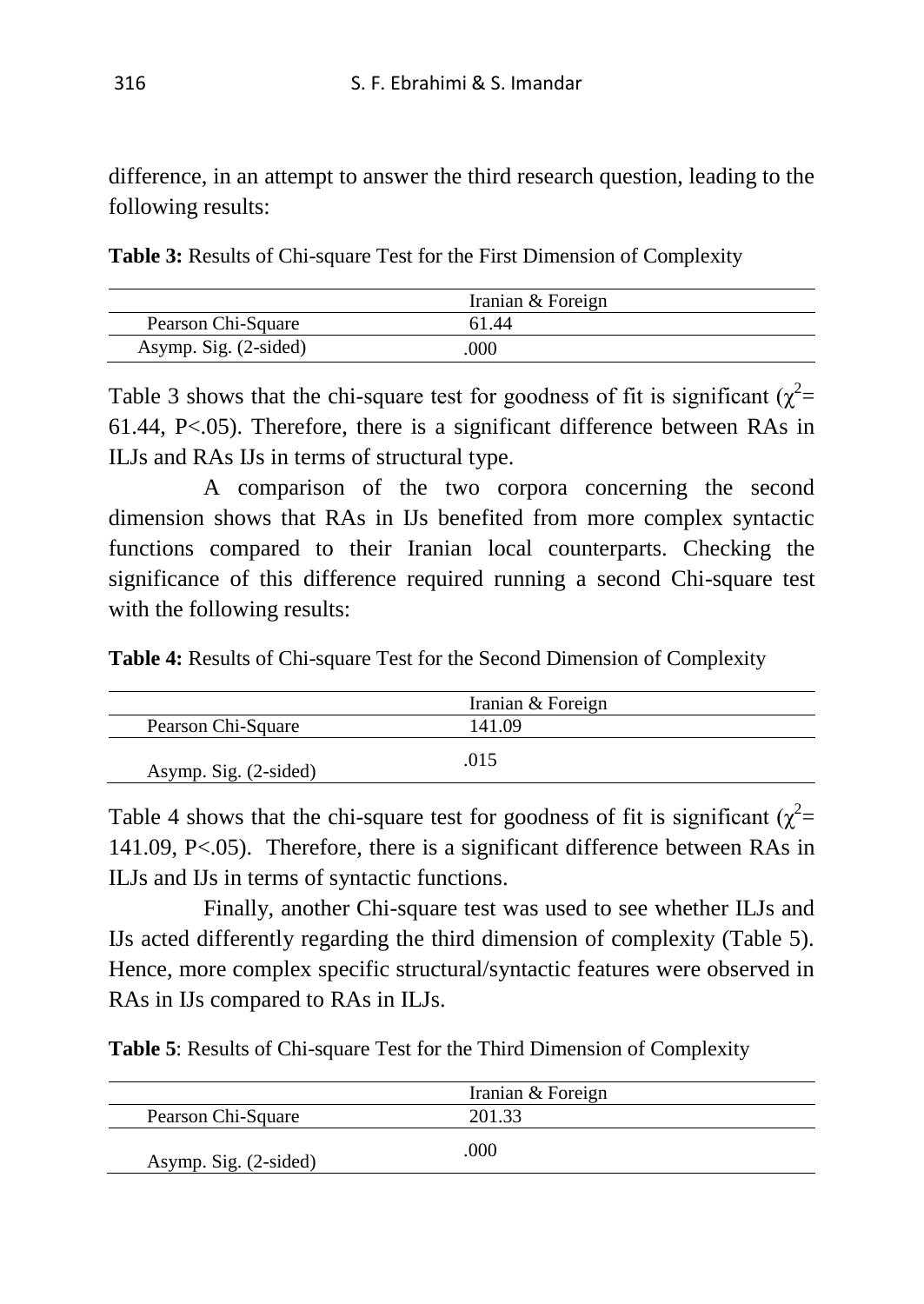As shown in Table 5**,** the chi-square test for goodness of fit is significant  $(\chi^2 = 201.33, \text{ P} < 0.05)$ . Accordingly, the RAs in ILJs and RAs in IJs were significantly different in terms of specific structural/syntactic features.

In sum, the results confirmed that RAs in IJs were of more grammatical complexity in terms of the three dimensions of Biber et al.'s (2020) model.

## **DISCUSSION AND CONCLUSION**

The collected data were analyzed to explore three dimensions of grammatical complexity, including structural types, syntactic functions, and specific structural/syntactic features in research articles published in Iranian local journals and international journals. According to the results, papers published in Iranian local journals and international journals were different in terms of three dimensions of grammatical complexity, which was statistically significant based on the results of Chi-square tests. According to the findings, research articles published in international journals were more complex than those published in Iranian local journals in terms of three dimensions of grammatical complexity.

The findings may be justifiable according to the development stages proposed by Biber et al. (2020) in the sense that writers of RAs in IJs, as expected, were more developed than those of RAs in ILJs since contrary to Iran, in many foreign countries, English is not considered a foreign language, leading to the exposure of many foreign writers to the English language from their childhood. The results may also be attributed to cultural differences between foreign and Iranian researchers. Another justification for the findings can be the personality differences between foreign and Iranian writers. The authors' proficiency in dealing with academic discourse can be another potential justification for the findings. Besides, the social and behavioral stances of researchers may have affected the results. The last justification can be the authors' command of the topic under investigation in the study.

Consistent with this study, Azadnia, Lotfi, and Biria (2019) found that the writings of native speakers were more syntactically complex than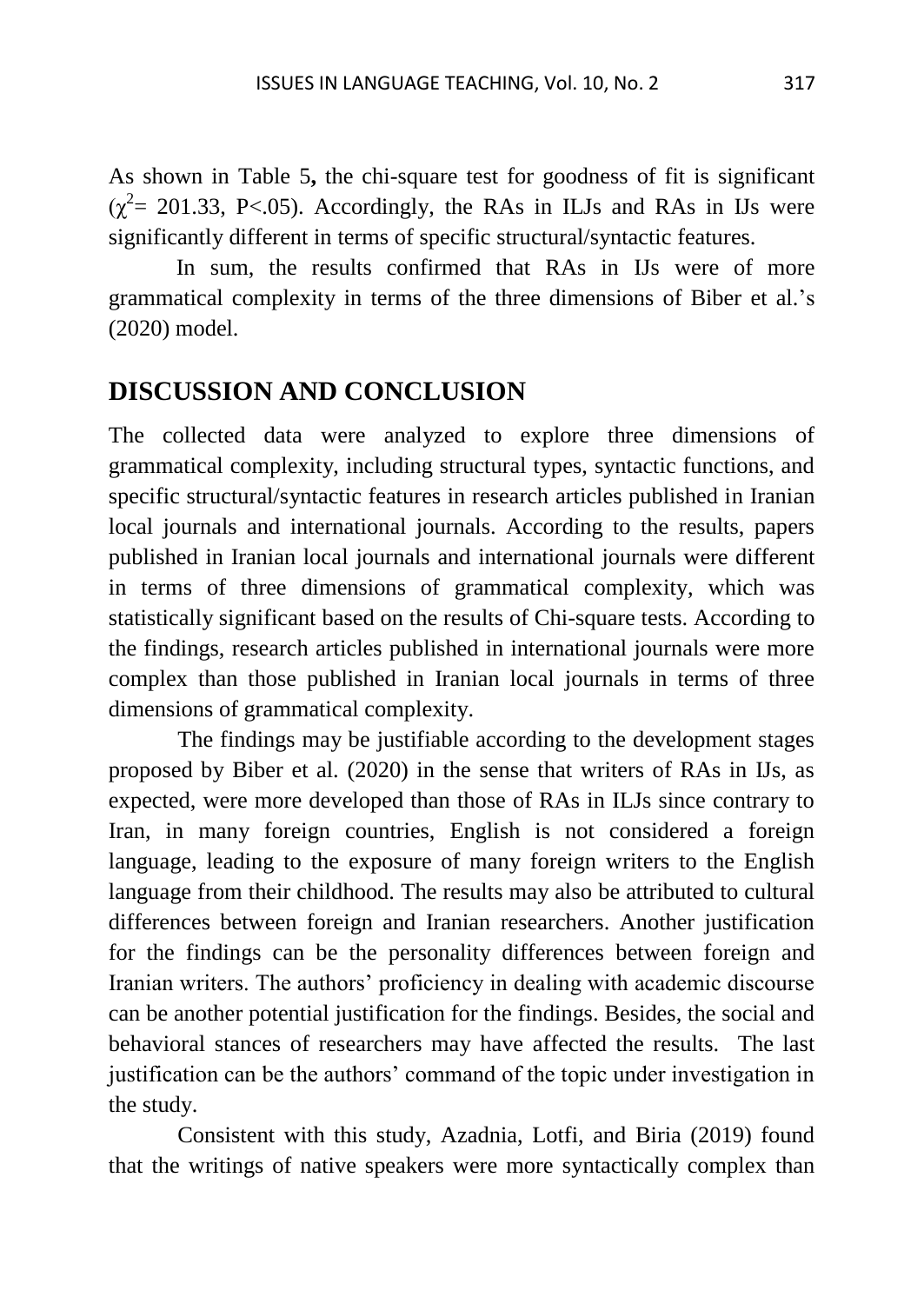those written by Iranian students. Another study whose results support those of this study is the one by Qi (2014), indicating that grammatical complexity is more prominent in native speakers' writings compared to non-native speakers' written productions. Other studies came to the same findings, including those by Lu and Ai (2013) and Hinkel (2003).

According to the results, more effective writing instructions should be presented in writing courses in the context of Iran to provide students with more complex structures in their writings. Moreover, EFL learners should use possible methods and techniques to improve their grammatical and syntactic knowledge and benefit from more complexity in the academic writing realm. Last but not least, curriculum planners should plan writing curricula so that more complex attempts on the part of students are required in the writing courses. The findings of this study could be helpful by providing a detailed description of what is meant by grammatical complexity and the types of structures leading to grammatical complexity.

The findings have some implications for different groups of stakeholders, including EFL learners and teachers, curriculum planners, and researchers. EFL learners become aware of the ways they can use different dimensions of grammatical complexity in their academic writing. Since higher education is currently a consistent goal for many EFL learners and academic writing constitutes a major part of higher education, the findings of this study can lead to an increase in the quality of EFL learners' academic writing.

EFL teachers can take advantage of the findings by trying to help their students enhance their knowledge of dimensions of grammatical complexity, using different teaching methods, techniques, and strategies in line with the stated objective. This can improve the quality of Iranian EFL learners' writing, which can, in turn, remove the observed differences between research articles published in Iranian local journals and international journals in terms of the level of grammatical complexity.

Curriculum planners take useful insights from the findings and apply them in planning future EFL curricula, at least as far as writing courses, especially in post-graduate studies, are concerned. Last but not least,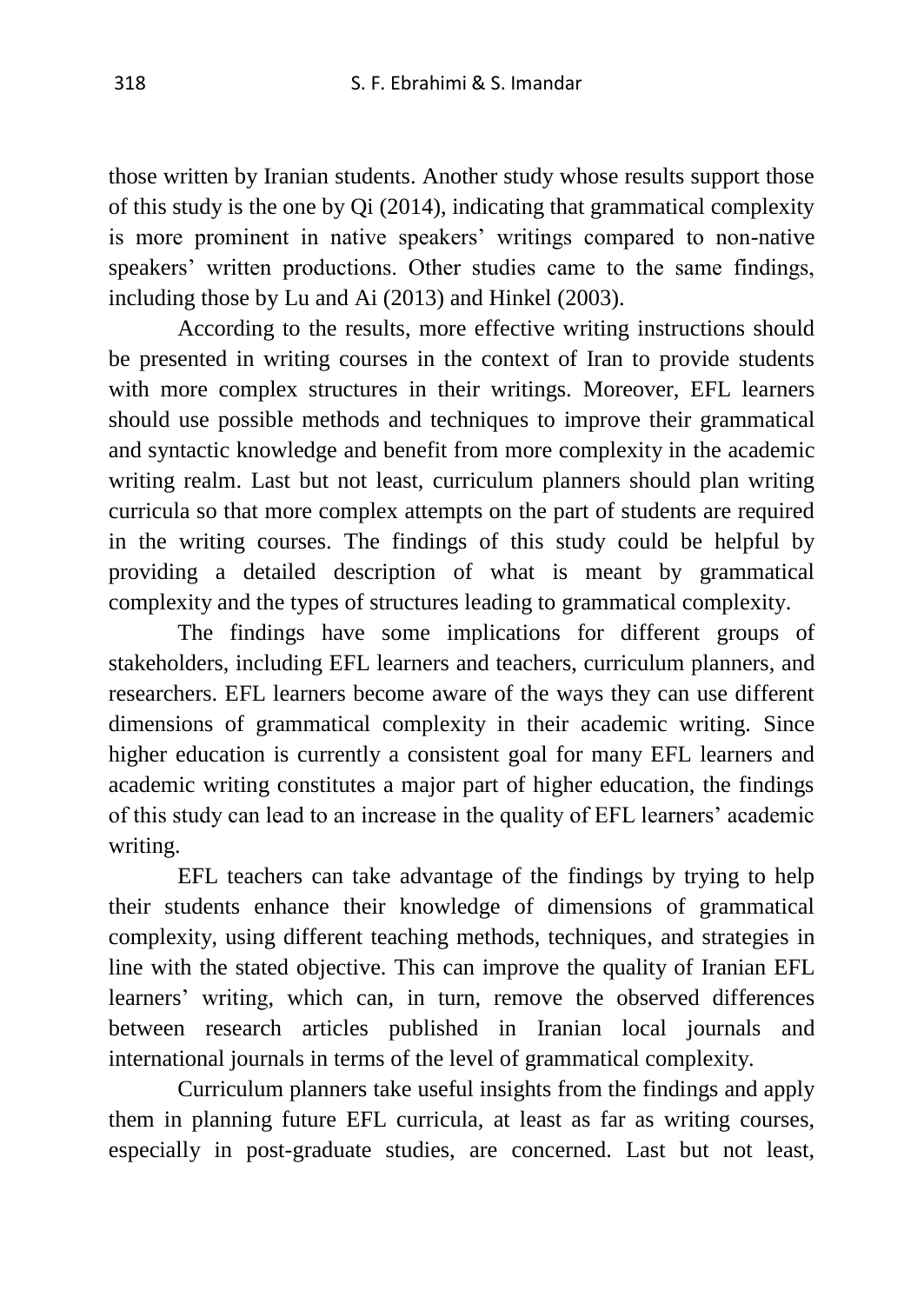researchers in the field can replicate this study by removing the limitations and reaching more comprehensive and valid results.

The findings presented in this study could reflect the need for further studies. As pointed out by Biber et al. (2020), grammatical complexity should be presented in a way that gives writers a clear understanding of how to create a grammatically complex text. Thus, further studies focused on other academic written genres seem necessary.

### **Disclosure statement**

No potential conflict of interest was reported by the authors.

## **ORCID**

| Seyed Foad Ebrahimi |  |
|---------------------|--|
| Samaneh Imandar     |  |

[http://orcid.org/ 0000-0001-7450-7187](http://orcid.org/%200000-0001-7450-7187) [http://orcid.org/ 0000-0003-4744-9625](http://orcid.org/%200000-0003-4744-9625)

## **References**

- Abbasian, G. R., & Yekani, N. (2014). The role of textual vs. compound input enhancement in developing grammar ability. *Issues in Language Teaching*, *3*(1), 134-113.
- Aperocho, M. D. B. (2016). Lexical and syntactic features of the male and female students' argumentative essays. *University of Min. Intl. Mult. Res. Journal*, *1*(1), 213-226.
- Arya, D. J., Hiebert, E. H., & Pearson, P. D. (2011). The effects of syntactic and lexical complexity on the comprehension of elementary science texts. *International Electronic Journal of Elementary Education*, *4*(1), 107- 125.
- Azadnia, M., Lotfi, A.R., & Biria, R. (2019). A study of syntactic complexity via Coh-Metrix: Similarities and differences of Ph.D. dissertations written by Iranian University students and English native speakers. *Research in English Language Pedagogy (RELP), 7*(2), 232-254.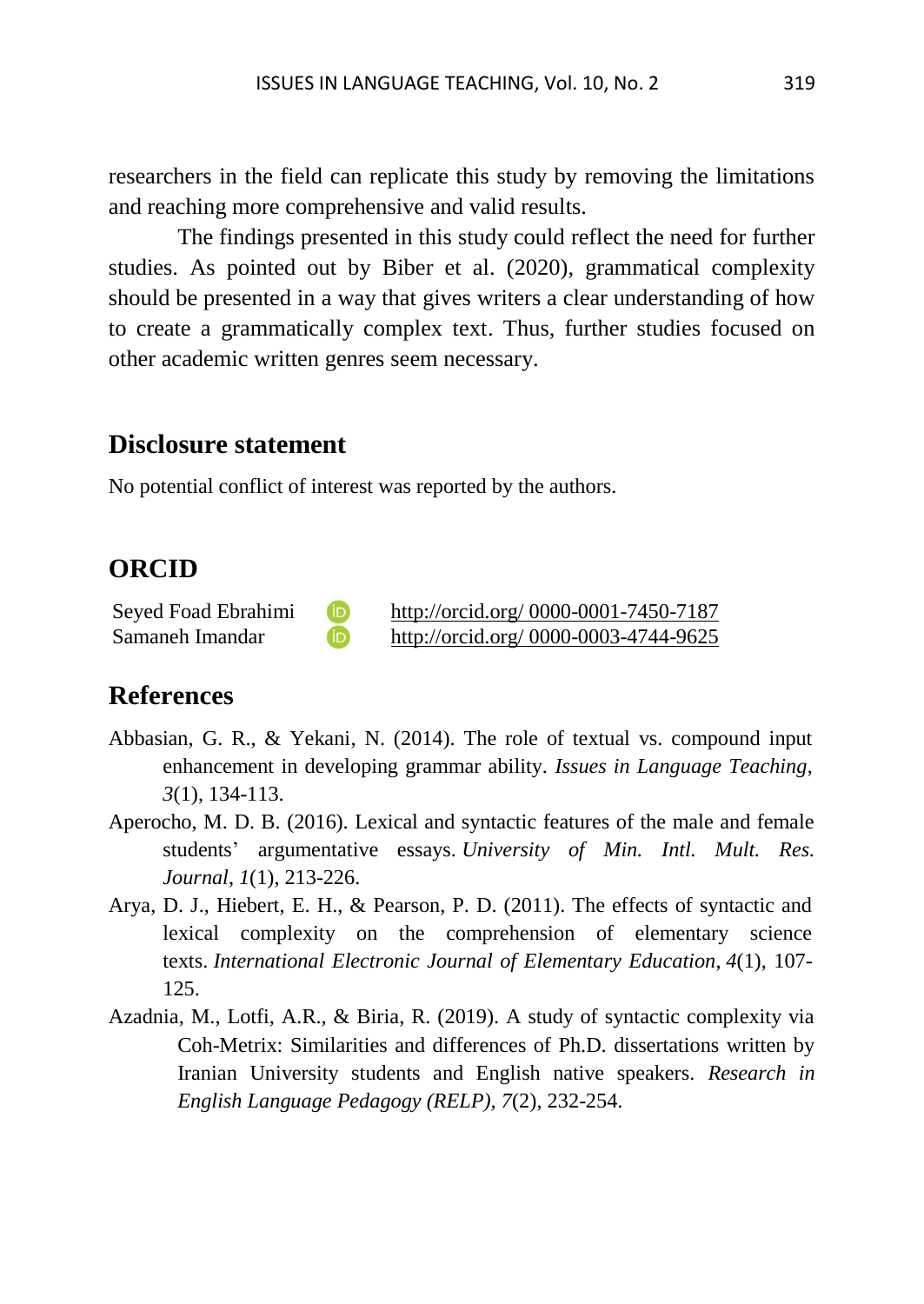- Beers, S. F., & Nagy, W. E. (2011). Writing development in four genres from grades three to seven: Syntactic complexity and genre differentiation. *Reading and Writing*, *24*(2), 183-202.
- Biber, D., Gray, B., Staples, S., & Egbert, J. (2020). Investigating grammatical complexity in L2 English writing research: Linguistic description versus predictive measurement. *Journal of English for Academic Purposes*, *46*, 1- 22.
- Brown, R. (1987). A comparison of the comprehensibility of modified and unmodified reading materials for ESL. *University of Hawai'i Working Papers in English as a Second Language, 6*(1), 10-27.
- Crossley, S. A., Allen, D. B., & McNamara, D. S. (2011). Text readability and intuitive simplification: A comparison of readability formulas. *Reading in a foreign language*, *23*(1), 84-101.
- Douglas, Y., & Miller, S. (2016). Syntactic and lexical complexity of reading correlates with complexity of writing in adults. *International Journal of Business Administration*, *7*(4), 1-10.
- Eslami, H. (2014). The effect of syntactic simplicity and complexity on the readability of the text. *Journal of Language Teaching & Research*, *5*(5), 24- 38.
- Gala, N., & Ziegler, J. (2016). Reducing lexical complexity as a tool to increase text accessibility for children with dyslexia. In *Proceedings of the Workshop on Computational Linguistics for Linguistic Complexity (CL4LC)* (pp. 59- 66).
- Hinkel, E. (2003). Simplicity without elegance: Features of sentences in L2 and L1 academic texts. *TESOL Quarterly, 37*(2), 275-301.
- Hu, H. C., & Nation, I. S. P. (2000). Unknown word density and reading comprehension. *Reading in Foreign Language, 13*(1), 403-430**.**
- Izadpanah, S., & Shajeri, E. (2016). The impact of task complexity along single task dimension on EFL Iranian learners' written production: Lexical complexity. *Journal of Teaching Language Skills*, *35*(1), 57-84.
- Jalilifar, A., & Shirali, F. (2014). A comparative study of nominalization in an English applied linguistics textbook and its Persian translation. *Issues in Language Teaching*, *3*(2), 207-185.
- Kuiken, F., & Vedder, I. (2008). Cognitive task complexity and written output in Italian and French as a foreign language. *Journal of second language writing*, *17*(1), 48-60.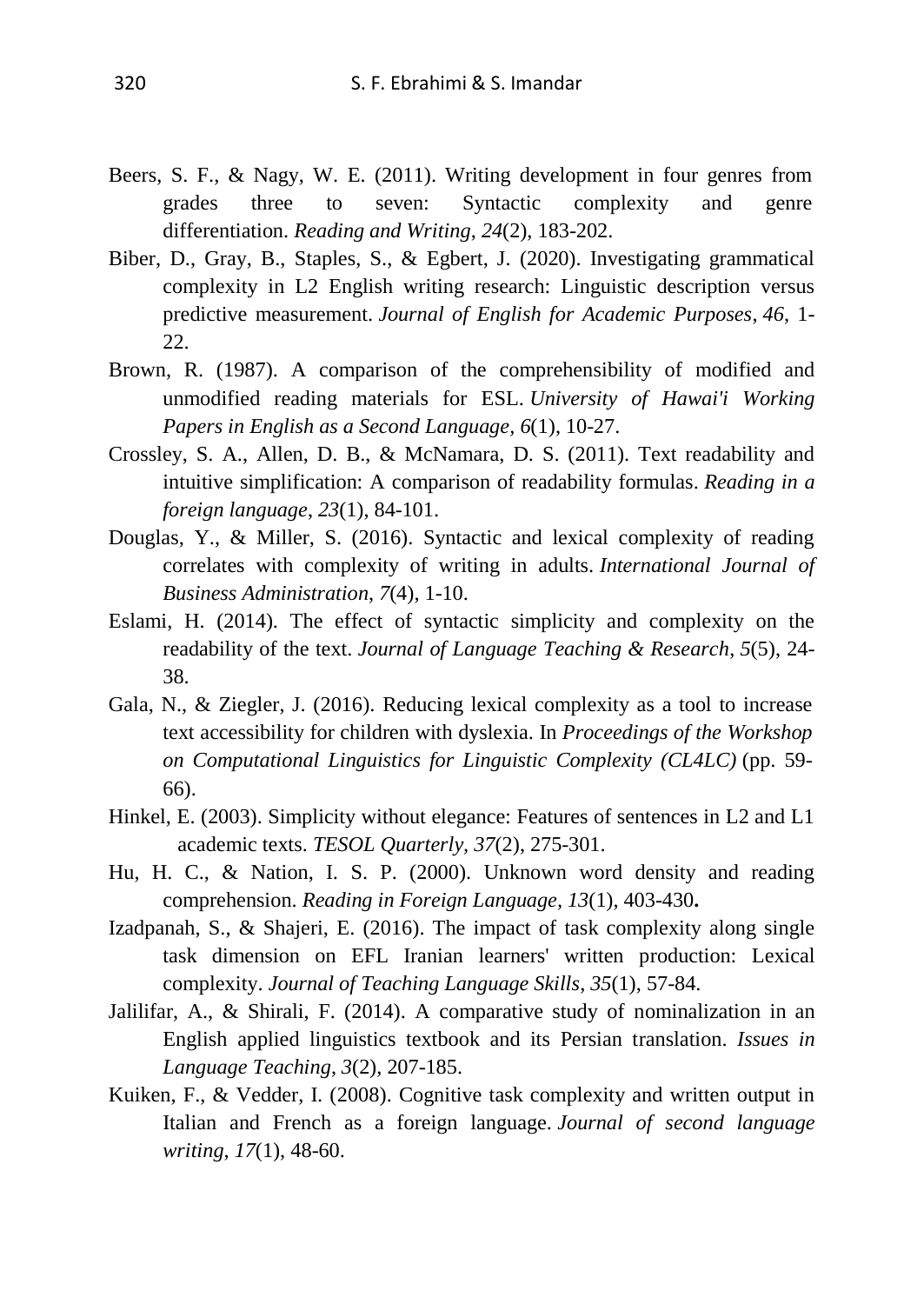- Larsen-Freeman, D. (1978). An ESL index of development. *TESOL quarterly*, 439-448.
- Levy, J., Hoover, E., Berardino, A., & Sandberg, C. (2012). Effects of syntactic complexity, semantic reversibility, and explicitness on discourse comprehension in persons with aphasia and in healthy controls. *American Journal of Speech-Language Pathology, 21*(2), 154–165.
- Long, R. W. (2018). Investigating syntactical and lexical complexity in gendered and same-sex interactions. *English Language Teaching*, *11*(6), 125-141.
- Long, R., & Tabuki, M. (2013). Comparing EFL learners and native speaker fluency. In *The International Conference on Language and Communication 2013: Innovative Inquiries and Emerging Paradigms in Language, Media and Communication* (p. 14). National Institute of Development Administration.
- Lu, X. (2010). Automatic analysis of syntactic complexity in second language writing. *International journal of corpus linguistics*, *15*(4), 474-496.
- Lu, X., & Ai, H. (2013). A corpus-based comparison of syntactic complexity in NNS and NS university students' writing. *Studies in Corpus Linguistics, 59*, 249-264.
- Ma, Y., & Lin, W. (2015). A study on the relationship between English reading comprehension and English vocabulary knowledge. *Education Research International*, 2-16.
- Mohammadi, S.M., & Bayat Afshar, N. (2016). Vocabulary knowledge learning and reading comprehension performance: Which one is superior-breadth or depth? *International Journal for 21st Century Education, 3*(2), 5-14.
- Nation, I. S. P. (2001). *Learning vocabulary in another language*. Cambridge: Cambridge University Press.
- Norris, J. M., & Ortega, L. (2009). Towards an organic approach to investigating CAF in instructed SLA: The case of complexity. *Applied linguistics*, *30*(4), 555-578.
- Ofte, I. (2014). English academic writing proficiency in higher education: Facilitating the transition from metalinguistic awareness to metalinguistic competence. *Acta Didactica Norge, 8*(2), 1-15.
- Ortega, L. (2003). Syntactic complexity measures and their relationship to L2 proficiency: A research synthesis of college-level L2 writing. *Applied linguistics*, *24*(4), 492-518.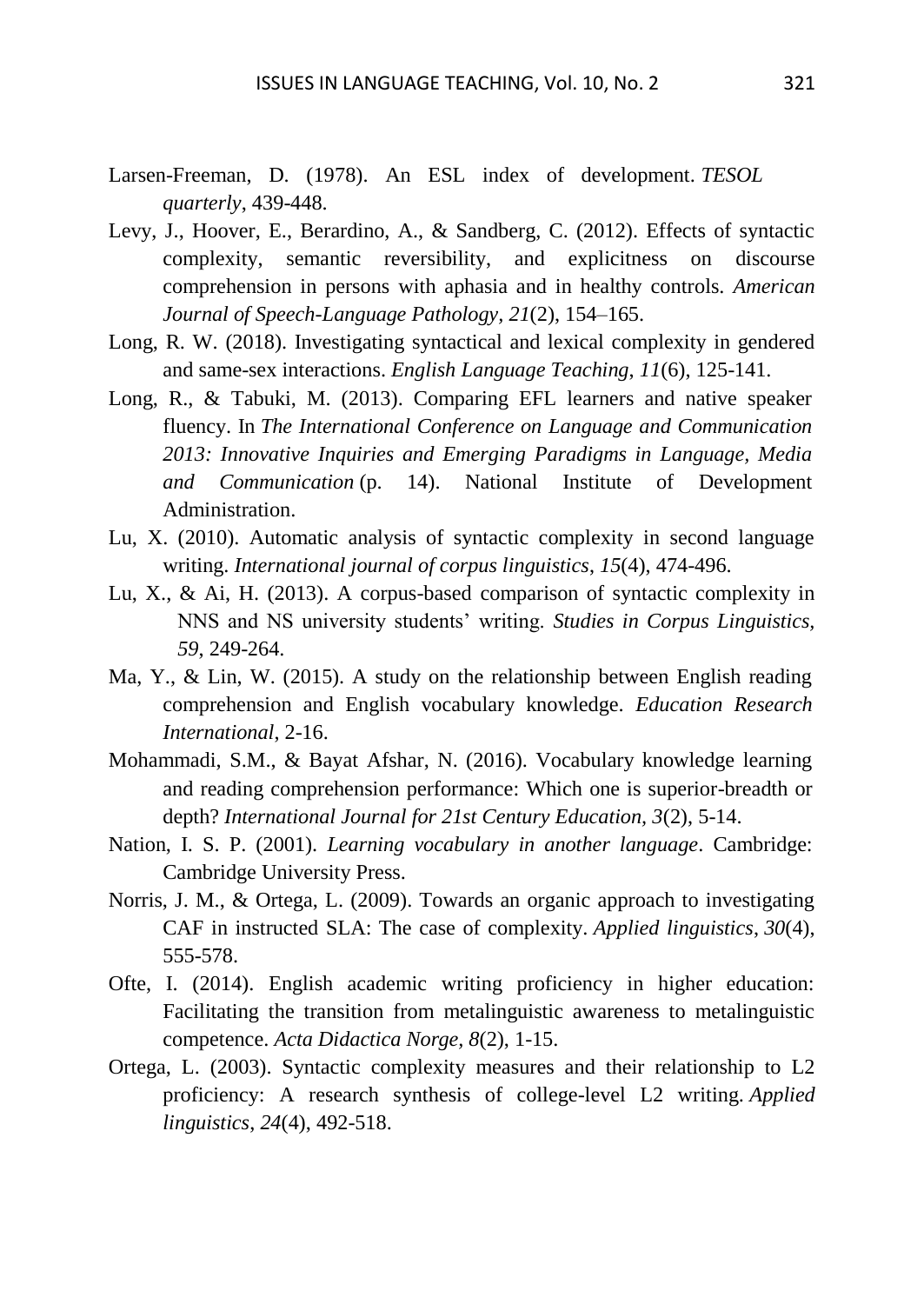- Qi, D. (2014). *Syntactic complexity of EFL, ESL and ENL: Evidence of the international corpus network of Asian learners of English* (Master's thesis). National University of Singapore, Singapore.
- Rafoth, B. A. (1983). Syntactic complexity and readers' perception of an author's credibility. *Research in the Teaching of English*, *17*(2), 165-169.
- Rassouli, M., & Abbasvandi, M. (2013). The effects of explicit instruction of grammatical cohesive devices on intermediate Iranian learners' writing. *European Online Journal of Natural and Social Sciences, 2*(2), 15-22.
- Safari, M., & Mohaghegh Montazeri, M. (2017). The effect of reducing lexical and syntactic complexity of texts on reading comprehension. *Journal of Teaching Language Skills*, *36*(3), 59-83.
- Salimi, A., Dadaspour, S., & Asadollahfam, H. (2011). The effect of task complexity on EFL learners' written performance. *Procedia-Social and Behavioral Sciences*, *29*, 1390-1399.
- Schmitt, N., (2000). Review article: Instructed second language vocabulary learning. *Language Teaching Research, 12*, 329- 363.
- Shirzadi, S. (2014). Syntactic and lexical simplification: The impact on EFL listening comprehension at low and high language proficiency levels. *[Journal of Language Teaching and Research,](https://www.researchgate.net/journal/Journal-of-Language-Teaching-and-Research-1798-4769) 5*(3), 48-65.
- Sidek, H.M., & Rahim, H. (2015). The role of vocabulary knowledge in reading comprehension: A cross-linguistic study. *Procedia-Social and Behavioral Sciences, 197*, 50-56.
- Skehan, P. (1989). *Individual differences in second language learning*. London: Edward Arnold.
- Snow, C. (2002). *Reading for understanding: Toward an R&D program in reading comprehension*. Santa Monica: The RAND Corporation**.**
- Stahl, S. A. (2003) Vocabulary and readability: How knowing word meanings affects comprehension. *Topics in Language Disorders, 23*(3), 241- 247.
- Steinlen, A. K. (2017). The development of English grammar and reading comprehension by majority and minority language children in a bilingual primary school. *Studies in Second Language Learning and Teaching, 7* (2), 419-44.
- Szmrecsanyi, B., & Kortmann, B. (2012). *Introduction: Linguistics complexity: Second language acquisition, indigenization, contact*. Retrieved from https://www.researchgate.net/publication/220040184\_Introduction\_Linguisti